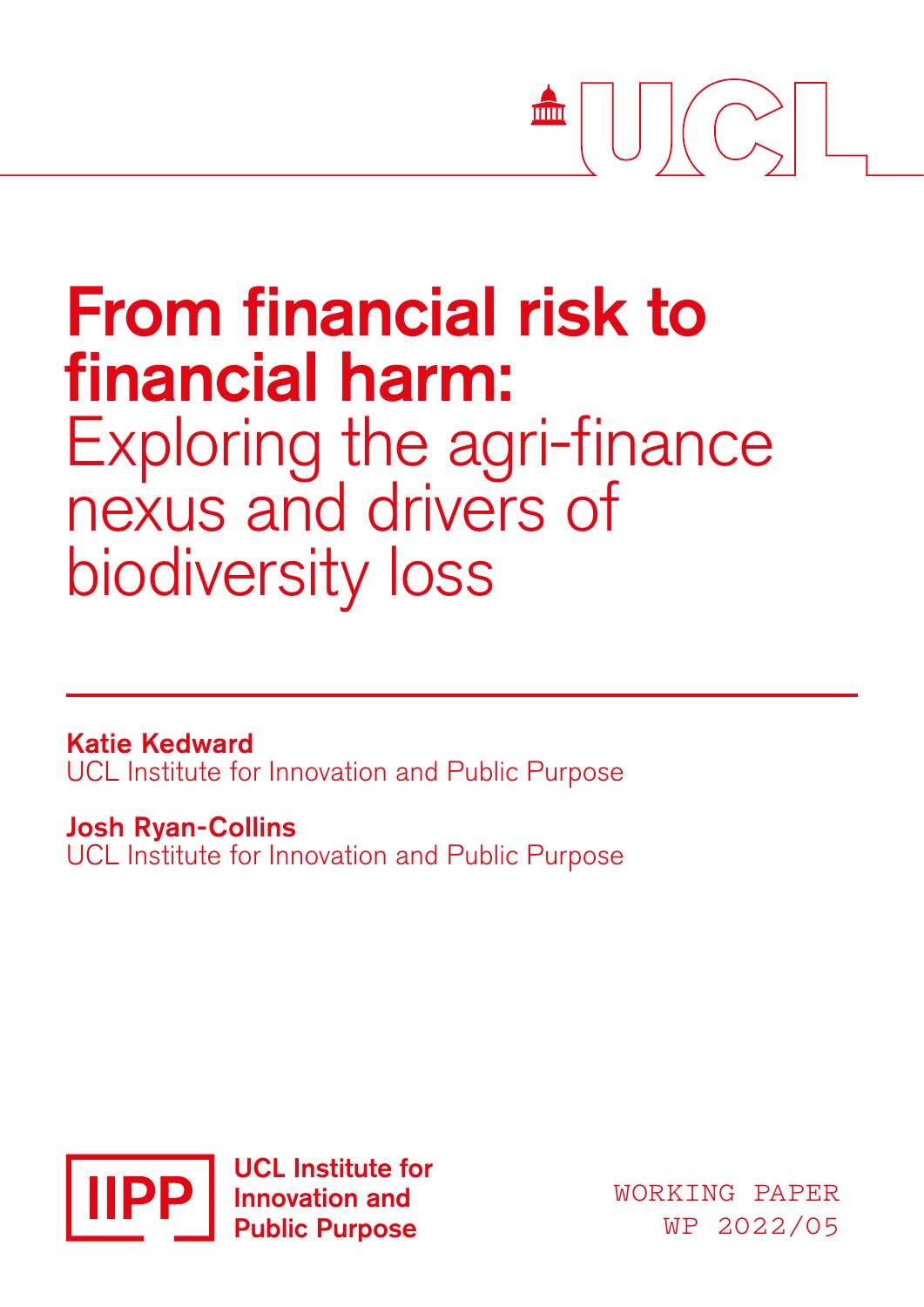#### About the Institute for Innovation and Public Purpose

The UCL Institute for Innovation and Public Purpose (IIPP) aims to develop a new framework for creating, nurturing and evaluating public value in order to achieve economic growth that is more innovation-led, inclusive and sustainable.

We intend this framework to inform the debate about the direction of economic growth and the use of mission-oriented policies to confront social and technological problems. Our work will feed into innovation and industrial policy, financial reform, institutional change, and sustainable development.

A key pillar of IIPP's research is its understanding of markets as outcomes of the interactions between different actors. In this context, public policy should not be seen as simply fixing market failures but also as actively shaping and co-creating markets. Re-focusing and designing public organisations around mission-led, public purpose aims will help tackle the grand challenges facing the 21st century.

IIPP is housed in The Bartlett, a leading global Faculty of the Built Environment at University College London (UCL), with its radical thinking about space, design and sustainability.

This IIPP Working Paper Series is published electronically at [https://www.ucl.ac.uk/bartlett/public](https://www.ucl.ac.uk/bartlett/public-purpose/publications/working-papers)[purpose/publications/working-papers.](https://www.ucl.ac.uk/bartlett/public-purpose/publications/working-papers)

ISSN 2635-0122

#### This report can be referenced as follows:

Kedward, K. and Ryan-Collins, J. (2022). *From financial risk to financial harm: exploring the agrifinance nexus and drivers of biodiversity loss.* UCL Institute for Innovation and Public Purpose, Working Paper Series (No. WP 2022/05). Available at: [https://www.ucl.ac.uk/bartlett/public](https://www.ucl.ac.uk/bartlett/public-purpose/wp2022-05)[purpose/wp2022-05](https://www.ucl.ac.uk/bartlett/public-purpose/wp2022-05)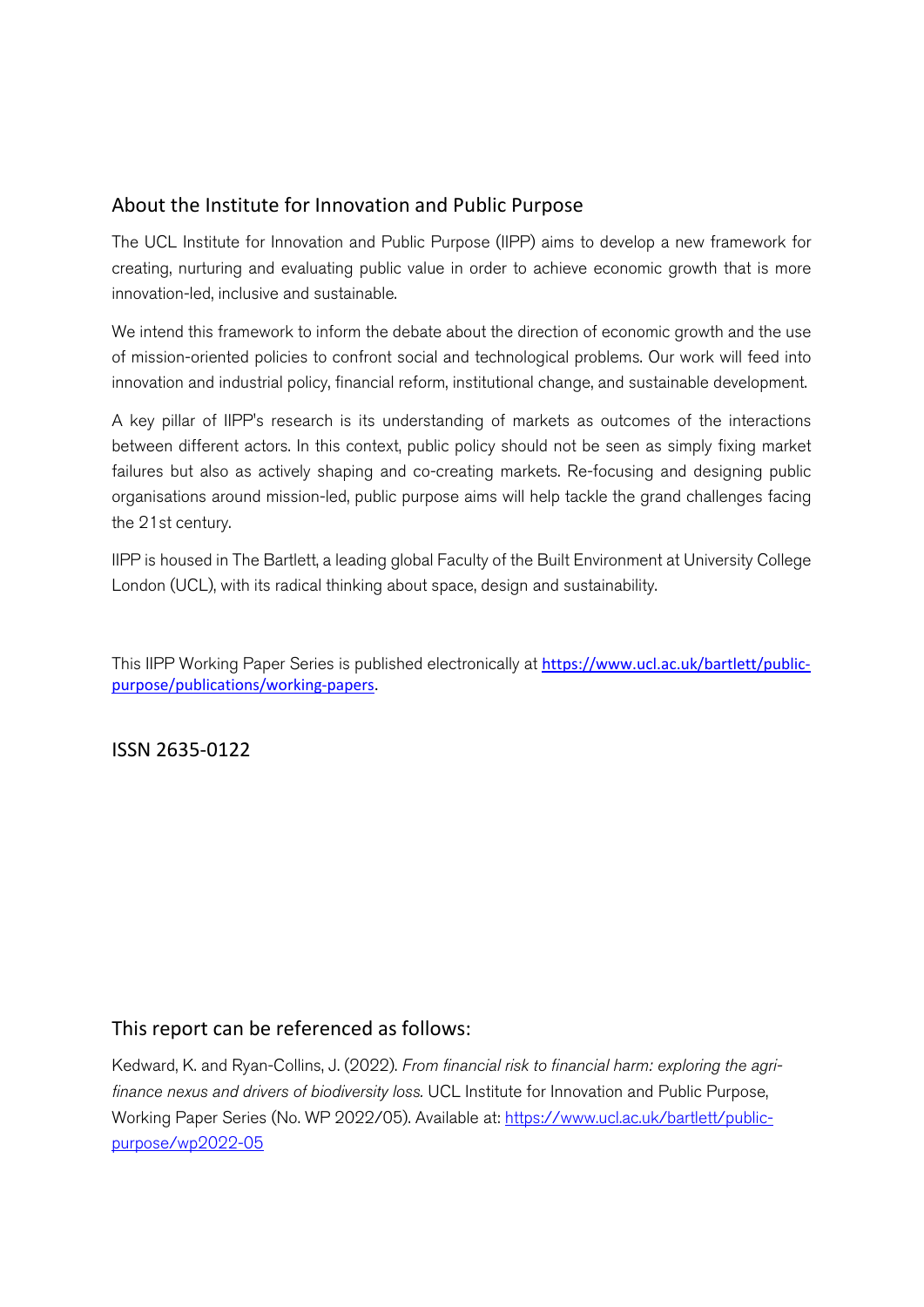# From financial risk to financial harm: Exploring the agri-finance nexus and drivers of biodiversity loss

Katie Kedward\* and Josh Ryan-Collins\*\*

### Abstract

There is growing awareness amongst both financial policy makers and financial institutions of the need to better understand the links between the financial system and biodiversity loss. Central banks and financial supervisors have so far focused more on the risks posed by biodiversity loss to the financial system ("financial materiality") than the impacts of finance on biodiversity ("environmental materiality"). In the wider biodiversity-finance sphere, the emphasis has been on the creation of new financial products or investment opportunities associated with the restoration of nature or offsetting damages – so called 'nature-based solutions'. Less attention has been paid to the institutional relations that connect macro-financial and ecological systems and the growing importance of financial actors, incentives, and practices in shaping human demands upon the biosphere. In this context, we study the agri-finance nexus and find that finance-oriented practices such as maximizing agricultural land productivity, realising capital gains, and achieving scale are systemically associated with land use change and intensive agricultural practices that drive biodiversity loss and degradation. Importantly for policymakers, these findings indicate the financial sector to be indirectly contributing to the threat of breaching critical ecological tipping points, which would pose systemic macrofinancial risks. Central banks and supervisors should focus on their attention on encouraging the avoidance of such practices employing both monetary and (macro-)prudential policy toolkits. Given such activity falls outside the sphere of standard financial regulation, to do so will require greater coordination with other government departments, including environment agencies as well as international financial agencies.

Keywords: financial stability, financial regulation, macroprudential policy, central banks, environmental risks, biodiversity-related financial risks, environmental degradation, biodiversity loss, sustainable finance, systemic risk, land use, financialization, agri-finance

JEL codes: Q54, Q57, E44, E58, G28, G14

#### Acknowledgements:

An earlier, unpublished version of this paper was commissioned by and submitted to the NGFS-INSPIRE Study Group on Biodiversity and Financial Stability in November 2021. The research was supported by grants from Partners for a New Economy and the Laudes Foundation.

<sup>\*</sup> Economist and Policy Fellow in Sustainable Finance, UCL Institute for Innovation and Public Purpose, [k.kedward@ucl.ac.uk](mailto:k.kedward@ucl.ac.uk)

<sup>\*\*</sup> Head of Finance and Macroeconomics, UCL Institute for Innovation and Public Purpose, *j.ryan-collins@ucl.ac.uk*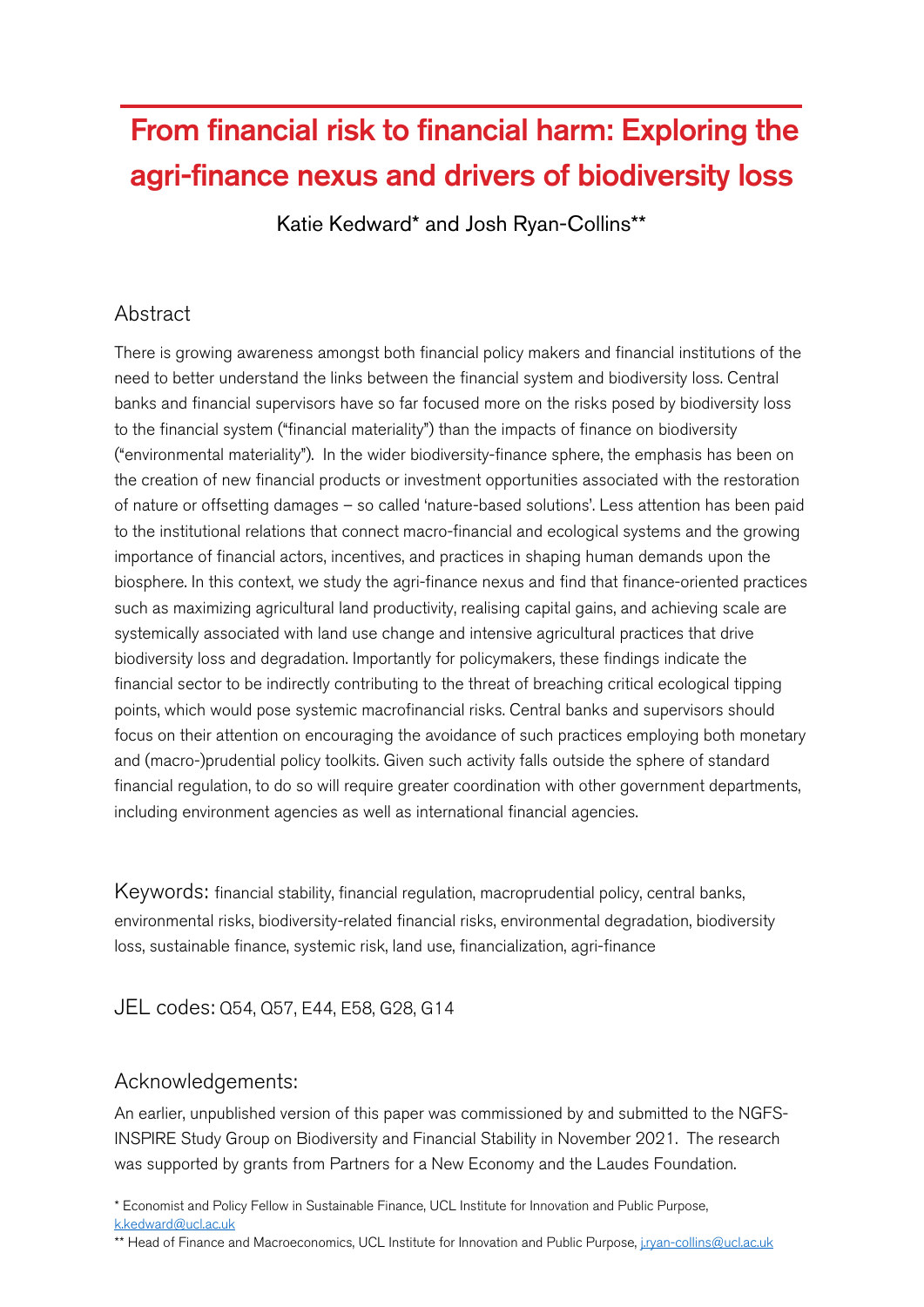## 1. Introduction: the rationale for focusing on the impacts of finance on biodiversity

Five direct drivers of biodiversity loss have been identified: land- and sea-use change, resource exploitation, climate change, pollution, and invasive species – all of which are linked to human industrial activities (IPBES, 2019). The direct and indirect financing of such activities needs to be reduced in order protect the biosphere. Central banks and financial supervisors are strongly placed to achieve such a shift in financial flows given their monetary and (macro)prudential policy remits. Indeed, these institutions have shown increasing interest in biodiversity loss in recent years; however the focus has been mainly upon the potential exposure of the financial system to activities associated with biodiversity drivers and the implications of such exposures on financial stability (NGFS, 2021; Svartzman et al., 2021; Van Toor et al., 2020). Less policy attention has been paid to the impacts of financial actors, practices and incentives on biodiversity loss.

One implication of this 'financial stability–oriented' approach is that unless such financial materiality can be demonstrated, it is not within the remit of financial policymakers to be concerned with how, why, and to what extent the financial system may be actively exacerbating – or mitigating – drivers of biodiversity loss. Since quantifying such exposures is very challenging given the fundamental uncertainty associated with biodiversity-related financial risks (Kedward et al 2020; Svartzman et al 2021), there is a risk that very little policy intervention mediating unsustainable financial flows will take place in the short term.

This problem has been recognised in recent years with the emergence of the concept of 'double materiality' (Adams et al., 2021; CDP et al., 2020; European Commission, 2019; TNFD, 2021). As well as direct financial impacts (financial materiality) of biodiversity loss, firms and financial institutions must also contend with the negative environmental impacts that result from their own business and financing activities – i.e., *environmental materiality* (Adams et al., 2021). Some also argue that evidence of environmental materiality should be itself sufficient evidence for financial actors, including policymakers, to act upon negative impacts associated with financing activities (Galaz et al., 2015; Scholtens, 2017). These perspectives go beyond considering the financial system as a passive intermediary of capital flows, responding only to pricing mechanisms, to recognise its considerable agency in shaping the direction of economic activity (Schumpeter, 1934; Campiglio, 2016; Ryan-Collins, 2019).

A key concern surrounds the continued financing of environmentally-harmful activities, which enables damaging stakeholders, technologies, and infrastructures to retain a persistently dominant position in the economy, making the transition to more ecologically-sustainable alternatives more difficult and costly – i.e., 'lock-in' effects (Galaz et al., 2018; Unruh, 2000). Indeed, the Dasgupta Review on the Economics of Biodiversity has noted that *'existing private financial flows that are adversely affecting the biosphere outstrip those that are enhancing natural assets, and there is a need to identify and reduce financial flows that directly harm and deplete natural assets'* (Dasgupta, 2021, p.474).

The direct drivers of biodiversity loss emerge from indirect drivers encompassing a range of socioeconomic factors, relating to demographics, culture, economic and market dynamics,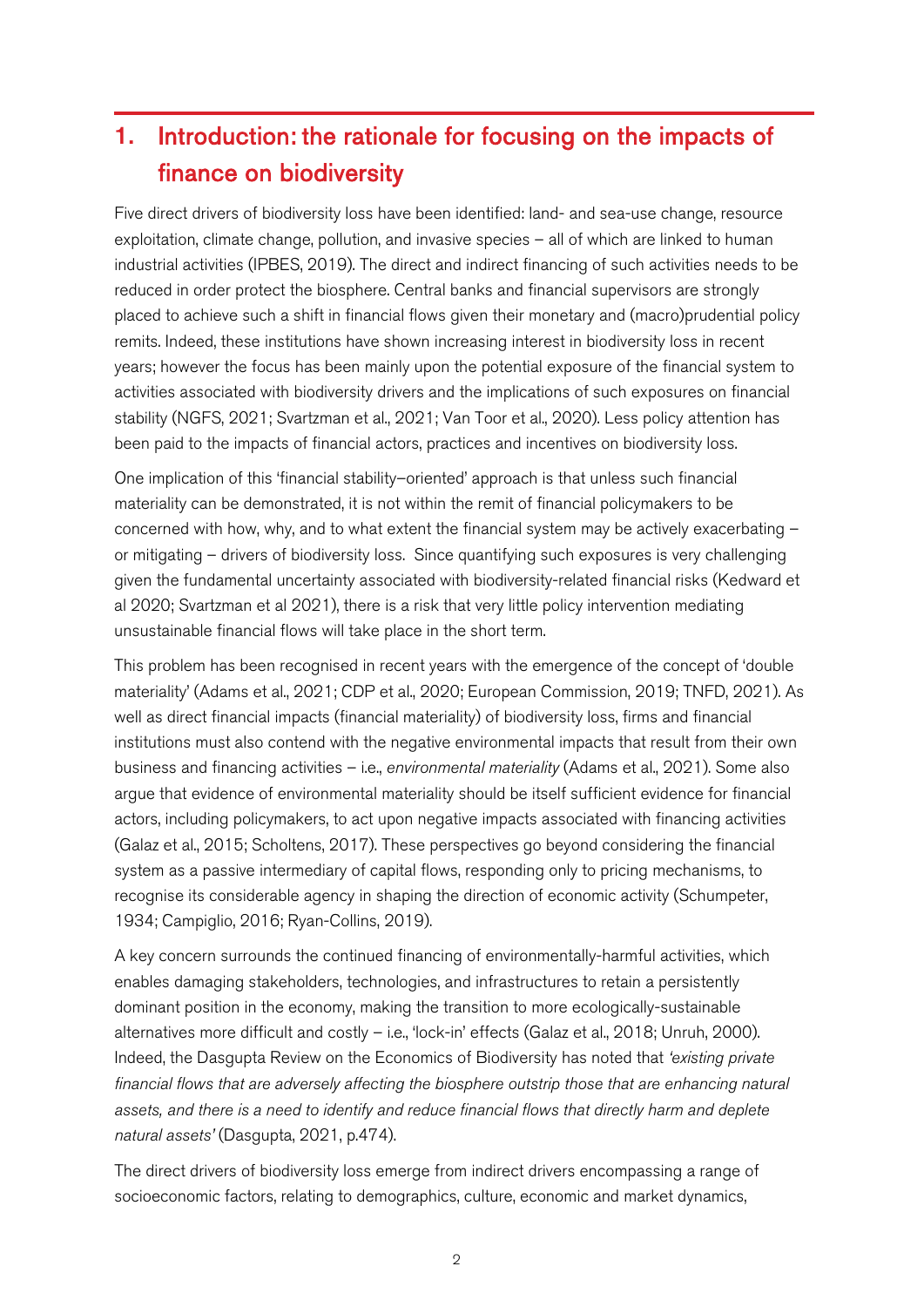technologies, institutions, governance, conflicts, and epidemics (IPBES, 2019). Many of the identified indirect economic drivers, such as the rise of globalised supply chains and vertically integrated business models, coincide with the growing importance of the financial system within the global economy (Isakson, 2014a; Schmidt and Matthews, 2018). Financial actors, incentives, and practices need to be examined as factors implicated in these indirect drivers. For instance, a comparatively small number of multinational corporations dominate global commodity markets to the extent that they exert major influences on human interactions with major terrestrial, marine, atmospheric, and freshwater biomes (Folke et al., 2019). The financial system in turn may potentially exert significant influence on how such actors shape human-nature interactions (Galaz et al., 2018).

This paper takes the position that financial policymakers, including central banks, need to understand how the financial system impacts upon biodiversity not only due to the implications for financial stability, but also because such dynamics are relevant to understanding where and how aspects of finance may be undermining broader government policy goals on biodiversity. We therefore consider finance to be a critical component of the '*fundamental, system-wide reorganization across technological, economic and social factors, including paradigms, goals and values'* identified by the IPBES (2019) as necessary to reverse nature and biodiversity loss. This perspective also recognises that exploring how capital flows shape human-nature interactions offers the potential to identify 'sensitive intervention points' (Farmer et al., 2019) or 'positive tipping points' (Sharpe and Lenton, 2021) where financial policy interventions may encourage positive feedback loops that accelerate the transition to a more sustainable economy.

We illustrate these arguments in this paper through an examination of the role that finance plays in shaping human-nature interactions in the agricultural sector and specifically the financial market practices and drivers of biodiversity-negative land use change. We find that that standard financial practices – such as maximizing agricultural land productivity, realising capital gains, and achieving scale – are systemically associated with land use change and intensive agricultural practices that drive biodiversity loss and degradation. The financial risks posed to financial institutions by biodiversity loss (termed 'Biodiversity-related Financial Risks' (BRFR) should therefore be acknowledged as *endogenous*, given they emerge to a certain extent from institutional structures and dynamics within the financial system itself.

To address such endogenous risks, financial policymakers will need to go beyond the current focus on risk exposures and direct pricing mechanisms to also consider how financial(ised) institutional structures, incentives, and market practices affect capital allocation. We propose a 'precautionary financial policy' approach to biodiversity risks that emphasizes reduction in harmful business activities as a priority and consider how this may have stronger structural impact than private sector-led attempts to shift financial flows through 'nature-based solutions' and new financial instruments.

The remainder of this paper is structured as follows. In Section 2, we provide an overview of the current state of knowledge on the negative impacts of finance upon biodiversity and identify major knowledge gaps. In Section 3, we critically examine the emergence of new financial asset classes for nature restoration. Section 4 analyses the role that finance plays in shaping human-nature interactions in the agricultural sector. Section 5 further elaborates on the specific financial market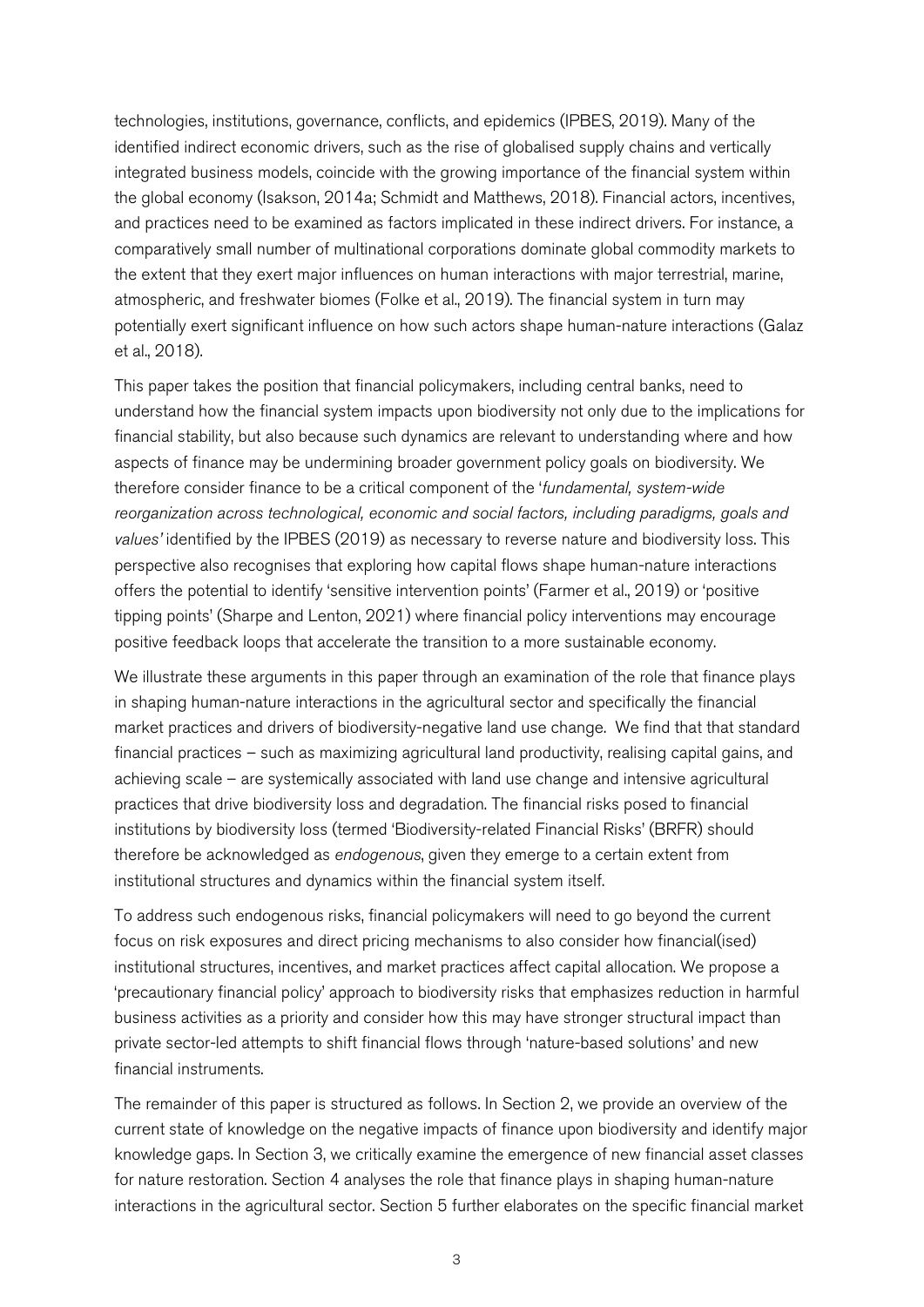practices and drivers of biodiversity-negative land use change in the agricultural sector. Section 6 reflects upon the policy implications of our findings for central banks and financial supervisors and Section 7 concludes and identifies key questions for future research.

## 2. Quantifying the impacts of finance upon biodiversity

In recent years, there have been increased efforts by financial institutions and policymakers to quantify the negative impacts of the financial system upon biodiversity. Whilst methodologies remain in their infancy, considerable progress has been made in adapting tools designed to estimate corporate biodiversity 'footprints' for analysis of broader financial portfolios or whole jurisdictions (Berger et al., 2018; Lammerant et al., 2018).

One of the emerging tools used by central banks and financial supervisors is the Global Biodiversity Score (GBS) tool, developed by CDC Biodiversité and Carbon4 Finance. The tool uses a combination of peer-reviewed models<sup>[1](#page-5-0)</sup> and proprietary databases to estimate corporate impacts upon biodiversity using the *Mean Species Abundance (MSA) per km2* metric to express the intactness of ecosystems (CDC Biodiversité, 2020). In the first such biodiversity impact assessment undertaken by a financial supervisor, the Dutch central bank *De Nederlandsche Bank (DNB)* calculated that the biodiversity footprint of Dutch financial institution equity exposures is comparable to the loss of 58,000 km<sup>2</sup> of pristine nature, an area equivalent to more than 1.7 times the land surface of the Netherlands (Van Toor et al., 2020). In a similar analysis that accounted for debt as well as equity instruments, researchers at the *Banque de France* estimated that financing activities by French financial institutions had caused to date a terrestrial biodiversity footprint comparable to the loss of 130,000km<sup>2</sup> of pristine nature, which is equivalent to 24% of the metropolitan area of France. Each year, French financial institutions were estimated to contribute to an additional  $4,800$ km<sup>2</sup> of pristine nature loss (48 times the area of Paris). Land use change was identified as the main direct driver explaining these results, linked most prominently to the financing of sectors such as food product manufacture, chemicals, dairy, and gas (Svartzman et al., 2021).

Emerging footprint methodologies have key advantages for financial policymakers. These include the ability to generate footprint estimations from financial data, the relative ease of calculation and interpretation, and the potential to use the results to develop biodiversity-related scenario analysis (Svartzman et al., 2021). Yet several methodological limitations remain which warrant caution in interpreting and extrapolating from results. For the GBS tool, these include the fact that marine biodiversity is not accounted for; the pressure-impact relationships within the GLOBIO model are biased towards the most studied ecosystems and species; and the lack of locational specificity within the EXIOBASE3 input-output model, which sacrifices regional detail for sectoral definition (Lammerant et al., 2018; Svartzman et al., 2021). More broadly, footprint methodologies have also been challenged for relying on one metric to capture biodiversity, which may neglect the multidimensionality of biodiversity loss (Laurent and Owsianiak, 2017; Marques et al., 2021). At a

<span id="page-5-0"></span><sup>1</sup> Such as EXIOBASE3, an environmentally-extended multi-regional input-output model, and GLOBIO – a pressureimpact model developed by the PBL Environmental Agency of the Netherlands.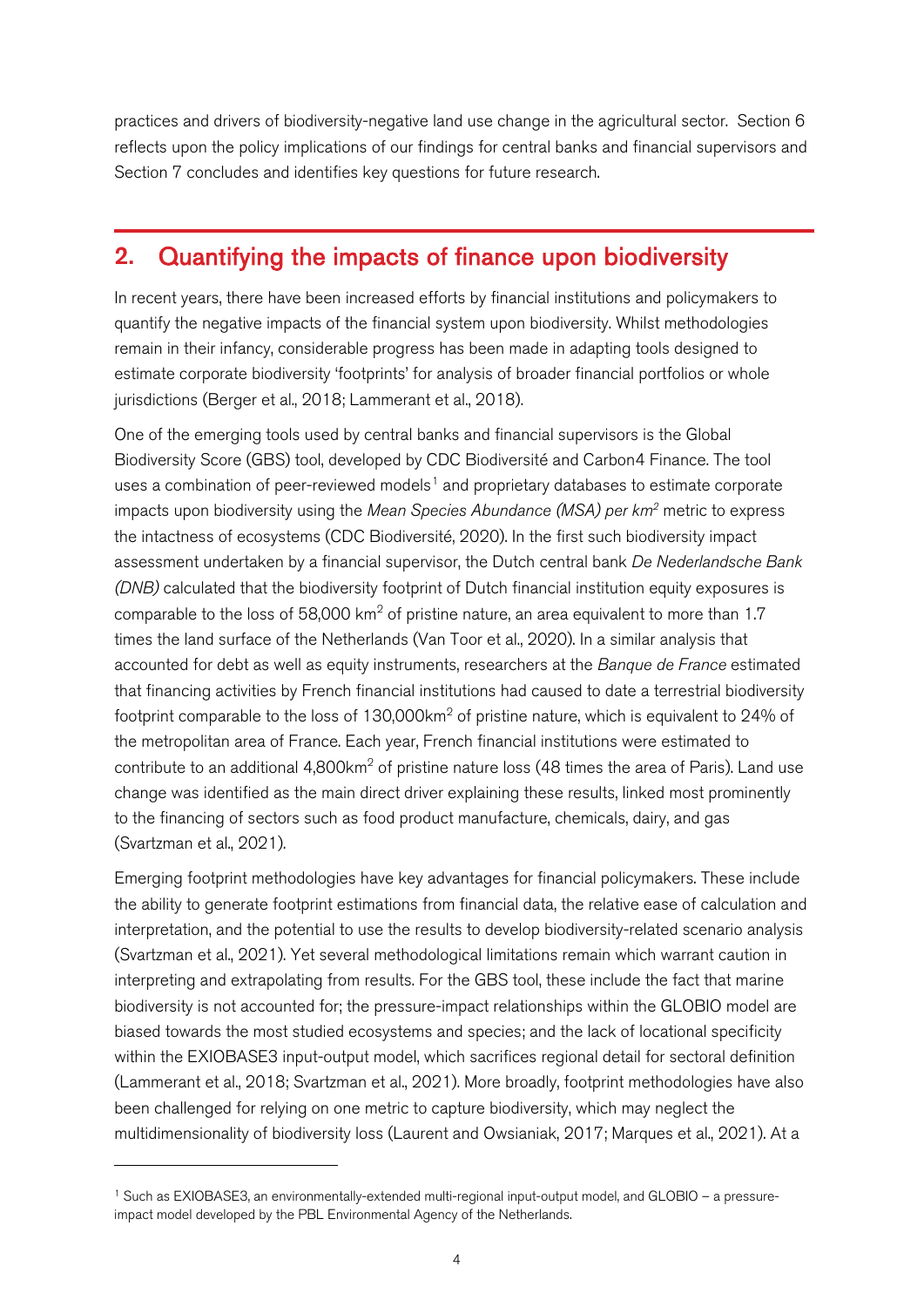conceptual level, footprint metrics are also by definition aggregative, and hence conflict with an understanding of different aspects of nature being incommensurable and non-substitutable for each other (Spash and Hache, 2021).

A second category of empirical work has focused on tracing capital flows to particular sectors, companies, and locations, often accompanied by qualitative analysis of financial institution risk management processes, in order to estimate potential negative impacts resulting from financing activities. For instance, the DNB calculate that Dutch financial institutions have €15 billion in exposures to companies already active in environmentally-protected areas (Van Toor et al., 2020). Calice et al. (2021) find that 15% of Brazilian bank corporate loan portfolios are exposed to firms potentially operating in protected areas, and estimate that this exposure could increase to 38% should priority area conservation policy be deployed. Another study estimated that the European Central Bank potentially has up to  $\epsilon$ 17.2 billion invested in companies that operate corporate facilities associated with negative impacts in areas of high biodiversity value where there has been significant habitat loss (Kedward et al., 2020). One advantage of approaches focusing on capital flows is that they can be focused upon activities affecting critical biomes, and hence generate insights into how financing activities are interacting with tipping point dynamics. Galaz et al. (2018) demonstrate an emerging approach, in this respect, identifying major financial actors with controlling influence in major corporations operating in the Amazon and Boreal Forest biomes.

Overall, empirical work so far provides an indicative view of the scale of contributions of different parts of the financial system to biodiversity loss. Policymakers today increasingly diagnose such ecologically damaging financial activity as a 'negative externality' – a function of the financial system mirroring the broader failure of the real economy to account for nature in its pricing and allocation of capital goods (Dasgupta, 2021). Accordingly, the most prominent proposed financial solutions (e.g., Deutz et al., 2020; TNFD, 2021) aim to influence prices through initiatives to increase the transparency of market information surrounding nature loss, whilst targeting capital reallocation through the development of novel risk assessment frameworks, more robust CSRtype policies, and new green financial asset classes. The deployment of financial instruments for nature restoration, in particular, positions financial actors, practices, and incentives as not only compatible with nature restoration goals, but able to substantially accelerate current efforts. We now examine these solutions in more detail.

## 3. New financial asset classes for nature restoration

It is estimated that the USD 133 billion per year currently invested into nature-based solutions (NBS) needs to triple by 2030 and quadruple by 2050 in order to meet climate mitigation and biodiversity restoration targets, and the private sector is currently assumed to be responsible for much of the investment shortfall (The Nature Conservancy, 2019; Deutz et al., 2020; UNEP, 2021; McKinsey and World Economic Forum, 2021). There are a wide variety of financial instruments under development, with most initiatives being led by the private sector. Table 1 depicts some examples of these, grouped by underlying purpose.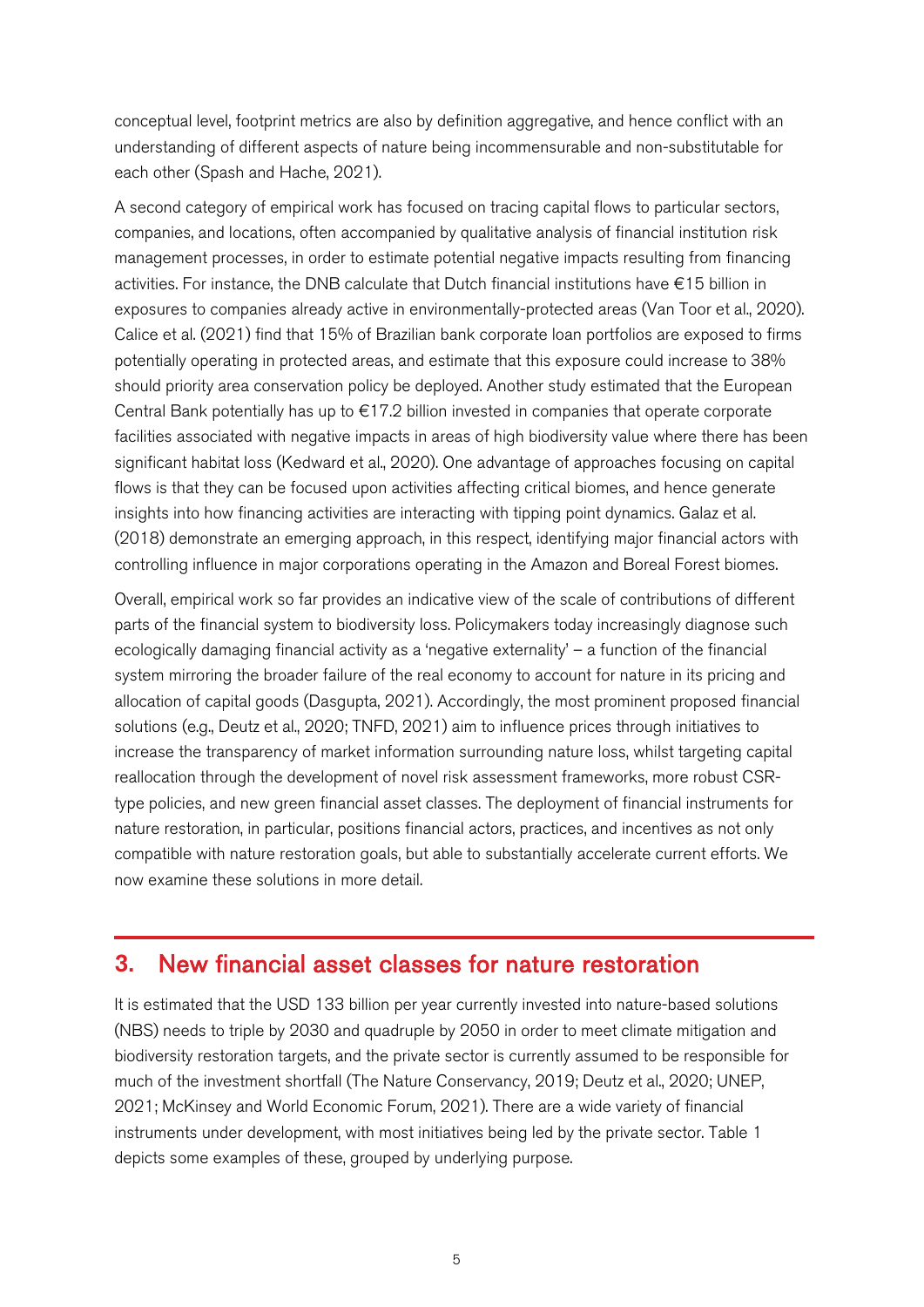| PURPOSE           | Financing the transition to green<br>business activities                                                                                                                                                                                                                                                             | Investments in underlying<br>ecosystems for carbon<br>sequestration, conservation,<br>or nature restoration<br>purposes                                            | Arbitrage instruments                                                                                              |
|-------------------|----------------------------------------------------------------------------------------------------------------------------------------------------------------------------------------------------------------------------------------------------------------------------------------------------------------------|--------------------------------------------------------------------------------------------------------------------------------------------------------------------|--------------------------------------------------------------------------------------------------------------------|
| <b>INSTRUMENT</b> | Thematic private equity<br>٠<br>funds<br>Green incubators, venture<br>٠<br>capital<br>Green exchange-traded<br>٠<br>funds (ETFs)<br>Green bonds and loans (use<br>٠<br>of proceeds for green<br>activities)<br>Sustainability-linked bonds<br>٠<br>and loans (green<br>performance criteria levied<br>on the issuer) | • Payments for ecosystem<br>services<br>$\cdot$ REDD+ <sup>2</sup><br>Debt-for-nature swaps<br><b>Blended finance</b><br>mechanisms<br>Nature performance<br>bonds | • Carbon offsets<br><b>Biodiversity offsets</b><br>٠<br>Voluntary carbon<br>Ξ<br>markets<br>Tradeable credits<br>П |

Table 1. Categories of green financial instruments.

#### Source: Authors

Financial authorities have been primarily involved in the first category of financial instruments, those focusing on investments in infrastructure or business process that relate to the sustainable use of ecosystem services. Whilst so far this involvement has focused on climate change, there are now moves to expand such efforts to nature. For example, the European Commission published in August 2021 an extension to its EU Sustainable Taxonomy that defines nature- and biodiversity-positive business activities. The ECB is also supporting the development of green debt instruments by accepting sustainability-linked bonds as collateral for access to central bank loans and is considering how to further support green bonds in its monetary policy operations (ECB, 2021). The Sustainable Taxonomy, however, has come under criticism for capture by corporate interests, resulting in the watering-down of definitions (e.g., fossil gas included in the taxonomy as a 'transition fuel') and in the failure to establish a taxonomy concurrently defining harmful activities (Varoufakis and Adler, 2020; Schreiber et al., 2020).

The design and development of the second and third categories of financial instruments has largely been left to the private sector – although financial institutions are now calling upon policymakers to use their policy toolkits to support the scale-up and establishment of these new green markets (The Nature Conservancy, 2019; Deutz et al., 2020; McKinsey and World Economic Forum, 2021). Yet critical questions remain about the effectiveness and appropriateness of these market-led approaches to mobilising finance for nature.

<span id="page-7-0"></span> $2$  Reduce Emissions from Deforestation and forest Degradation, and  $(+)$  foster conservation, sustainable management of forests, and enhancement of forest carbon stocks.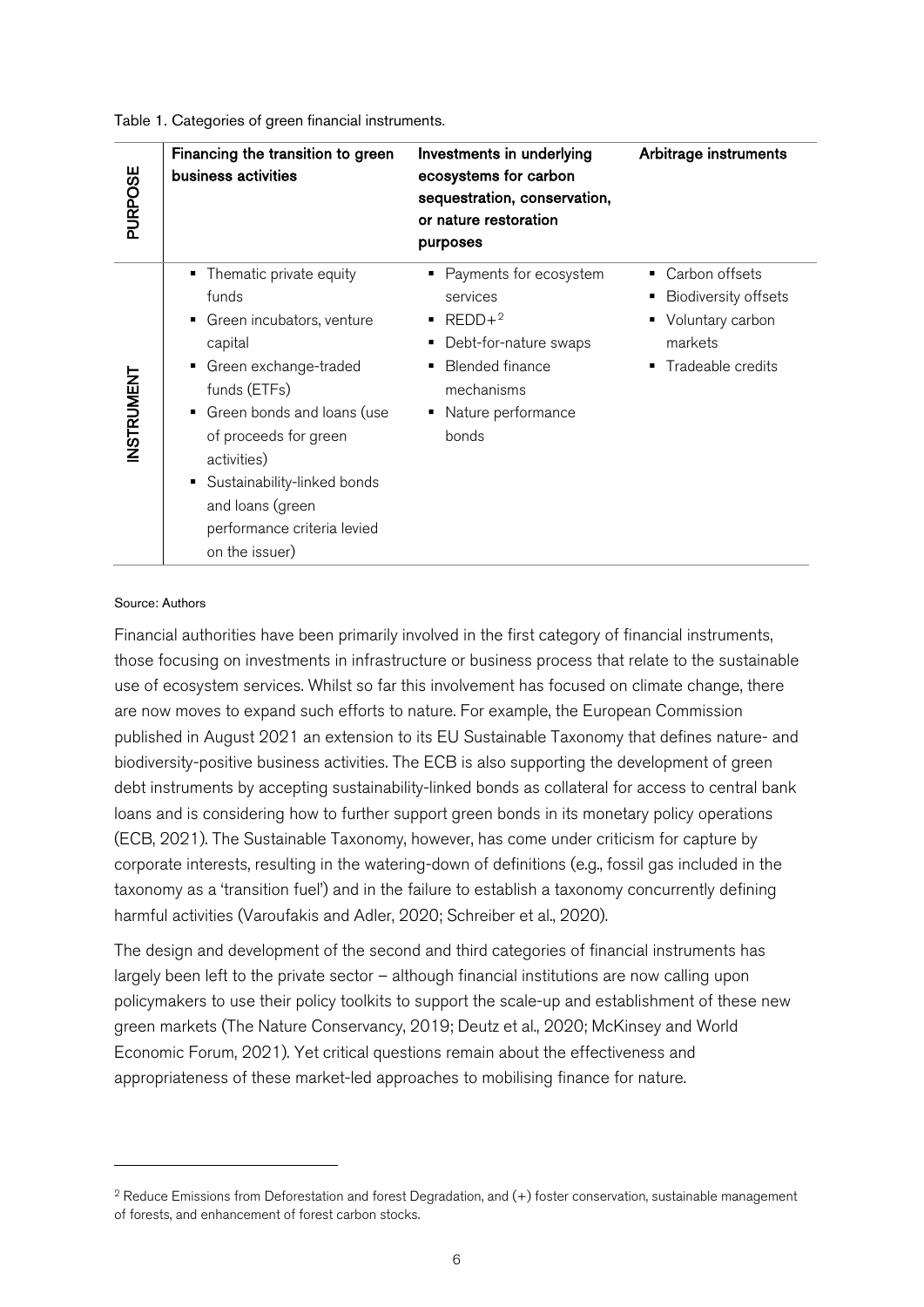The second category of financial solutions in Table 2 relates to investments in the underlying ecosystems to ensure they are used for carbon sequestration, nature conservation, protection, or restoration purposes. Whilst these projects undoubtedly deliver significant economic benefits – wetlands restoration, for example, can provide flood defences, carbon sequestration, habitat for pollinators, amongst other ecosystem services – such 'returns' are not easily translated into the income streams required to attract investment capital (Chenet, 2019). Moreover, reversing nature and biodiversity loss also often requires alleviating the scale and intensity of human claims upon nature, which implies reduction in the most immediately profitable forms of economic activity.

Even where returns are tangible, nature restoration projects are a challenging sell for private investors. High transaction costs and returns that may take decades to materialise make for an unappealing risk-return profile, and the necessarily small and localised nature of many projects render them difficult and costly to incorporate into large-scale investment vehicles (Dempsey and Suarez, 2016; Chenet, 2019; Suttor-Sorel and Hercelin, 2020). Given the public good characteristics of many such projects, the role of private finance in primarily funding nature conservation and restoration is far less clear-cut than it is for climate mitigation. The care needed to ensure such novel instruments appropriately deliver on ecological outcomes whilst balancing the needs of all stakeholders may need far more financial policymaker oversight than is currently granted.

The third category of financial solutions refers to tradeable instruments whose function is to offset the impacts of environmentally harmful business activities (OECD, 2016) – for example, carbon credit markets – where firms purchase credits to offset their unavoidable emissions. Such instruments intersect both climate and biodiversity solutions, given that the schemes selling credits are usually linked to reforestation or afforestation projects with frequently cited biodiversity co-benefits (TSVCM, 2021).

Several problems with these schemes have been identified, including unresolved social justice issues (Ives and Bekessy, 2015), adverse implications on food security (Peña-Lévano et al., 2019), and little empirical evidence supporting the effectiveness of offset instruments in enhancing biodiversity and ecosystem health (May et al., 2017; Moilanen and Kotiaho, 2018; Hache, 2019a; zu Ermgassen et al., 2019). The various conceptual issues identified for carbon offset schemes, namely difficulties measuring and verifying true additionality, risks of leakage, and the impermanence of forest carbon (Hache, 2019b), are arguably exacerbated by the additional complexities and uncertainties involved in quantifying aspects of biodiversity.

It can be argued that offsets do not provide sufficient incentives for firms to align their business practices with the ecological transition given that paying for the right to damage or pollute can be considerably cheaper than changing entire nature-depleting or emissions-intensive business models (Spash, 2015; Spash and Hache, 2021). Relatedly, there are fears that offset credits are not being used in the appropriate context – defined by the mitigation hierarchy as the 'last resort' once all efforts to avoid, minimise, and restore damages have been taken (PWC, 2010). Others have recognised such issues, but maintain that offset markets can be improved through transparent standards and better governance and oversight mechanisms (Finance for Biodiversity and Climate Advisors, 2021).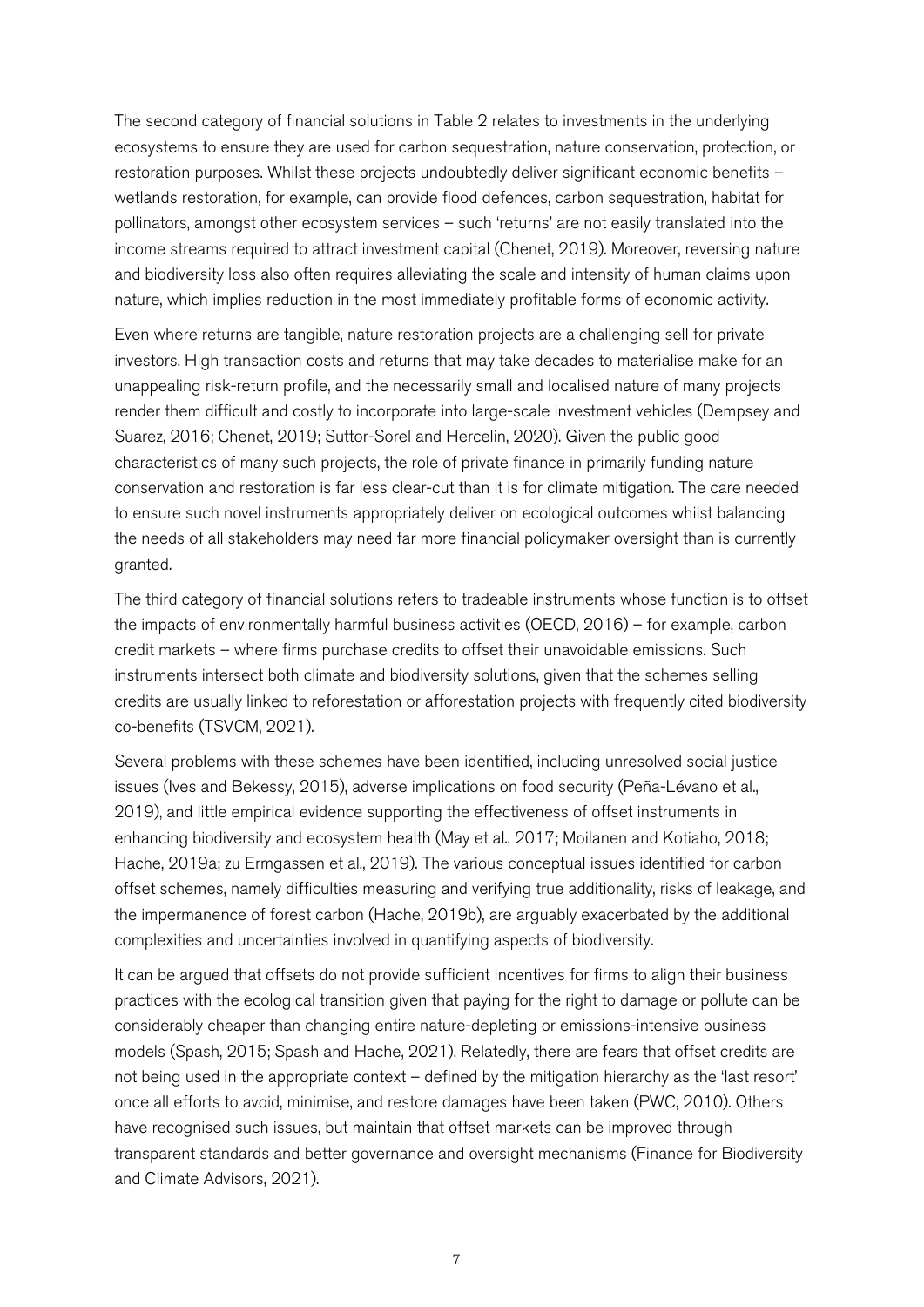Overall, despite these ongoing debates, central banks and financial supervisors have so far had little to do with the design or oversight of new financial asset classes, with the bulk of current initiatives remaining explicitly voluntary. Meanwhile regulatory involvement in the development of taxonomies has so far placed insufficient emphasis on the importance of defining and reducing harmful activities. Indeed, it is estimated that only a quarter of biodiversity-related finance needs to be directed towards conservation; the bulk of finance must instead be focused on mainstreaming the protection of biodiversity within economic sectors that affect it, such as agriculture, construction, and fishing (Deutz et al., 2020). This would suggest that policymakers should focus first and foremost on reducing and minimising flows of finance that are facilitating the most harmful business practices, as well as promoting major investments in alternative processes to help preserve jobs and sustainable forms of economic development.

A major knowledge gap concerns the incentives and institutional structures which lead financial actors to engage in biodiversity-negative activities. As economists from the Banque de France have noted: '*biodiversity protection cannot be solved simply by solving a theoretical investment gap: it also requires delving deeper into the nature of the relations between macrofinancial and ecological systems*' (Svartzman et al., 2021, p. 74). The Dasgupta Review on the Economics of Biodiversity has also emphasised the relevance of institutional failures, highlighting that: *'pricing and allocation of financial flows alone will not be sufficient to enable a sustainable engagement with Nature'* (Dasgupta, 2021, p. 467).

To address this knowledge gap, we now examine the nature of relations between the financial system and agriculture. The analysis focuses on financial practices in the 'agri-finance' nexus that give rise to negative impacts on biodiversity. In particular, we focus on the extent to which incentives, practices, and institutional dynamics stemming from the financial sector actively exacerbate drivers of biodiversity loss in critical biomes or 'natural capital assets' - the degradation of which may create systemic macro-financial risks.

## 4. Agri-financial linkages and increased commercial pressure on land

The agricultural sector is widely acknowledged to be a significant contributor to biodiversity loss: firstly, as the single largest driver of land use change, which leads to the loss and fragmentation of habitats, and secondly through negative environmental impacts resulting from agricultural intensification practices, such as pesticide and fertiliser use, freshwater withdrawals for irrigation, and energy-intensive mechanization (Benton et al., 2021; Campbell et al., 2017). By depleting soil fertility and freshwater availability, some agricultural intensification practices may also perversely drive further land use conversion to offset declining crop yields (Benton et al., 2021; Benton and Bailey, 2019). Productivity gains from agricultural intensification have been responsible for the vast majority of global crop yield increases over recent decades (Foley et al., 2011). But in tropical regions agricultural expansion and productivity enhancements have equally contributed to increased supply (Kastner et al., 2012; Rudel et al., 2009), and around 80% of new farmland is estimated to be created through deforestation (Gibbs et al., 2010; Sloan and Sayer, 2015). Such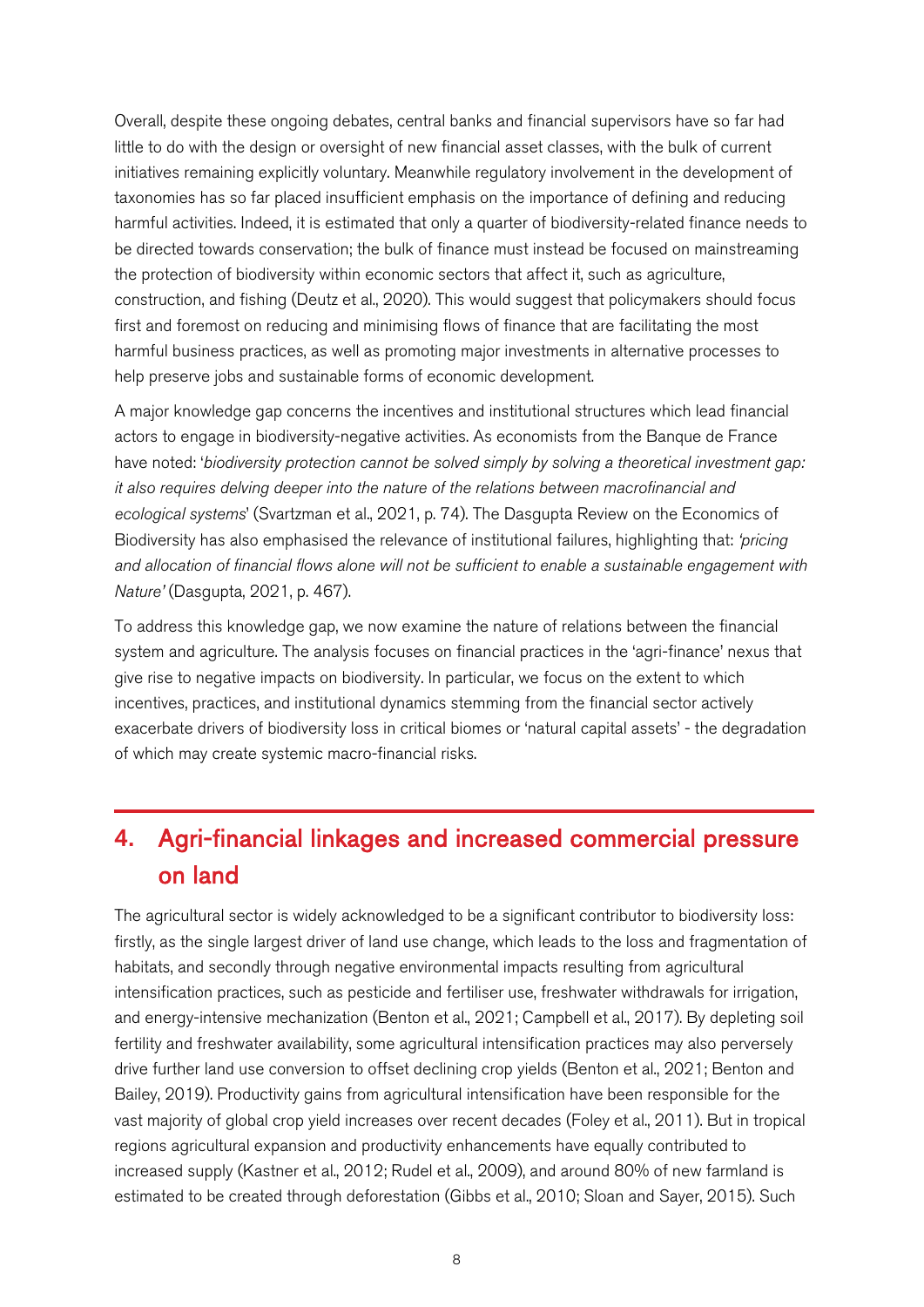land use change is of particular concern because tropical biomes are critical reservoirs of biodiversity and ecosystem services (Gibson et al., 2011), as well as having important biogeophysical feedback effects on the global climate (Snyder et al., 2004). Indeed, forest biomes are increasingly recognised to be 'tipping elements' – the loss of which would significantly destabilise planetary processes (Lenton, 2013; Steffen et al., 2018).

The role of finance within agriculture has been a feature throughout the history of modern capitalism (Turvey, 2017), but agri-financial linkages have expanded and become more complex with the transition to modern industrial agricultural practices, and the liberalisation and globalisation of food commodity markets (Anseeuw et al., 2017; Ghosh, 2010). The global agrifood system is now characterised by a horizontally-concentrated and increasingly vertically-integrated market structure.<sup>[3](#page-10-0)</sup> A handful of multinational firms dominate the processing, trade and retail of agri-commodities (Murphy, 2006) and have overseen the concentration of global calorie production around a limited set of highly productive commodities<sup>[4](#page-10-1)</sup> that are best suited to globalized trade markets (Benton and Bailey, 2019; West et al., 2014).

It has been argued that the 'cheaper food paradigm' embedded in the modern food system – the drive to produce more food, and especially commodity crops, at lower costs through increasing inputs of land, water, energy, and agrochemicals – is largely responsible for the increased intensity and scale of land use for food production over recent decades (Benton et al., 2021). Empirical evidence supports this claim. For instance, most deforestation in tropical and subtropical regions is linked to expansion in commercial cropland, pastures, and tree plantations, and is particularly associated with key commodities (oil palm, soy and beef products) destined for export markets (Curtis et al., 2018; Pendrill et al., 2019). Indeed, the dynamics of global food markets have been demonstrated to be of particular empirical significance, with food consumption in high-income countries associated with *imported* biodiversity loss – i.e., imported food crops driving deforestation in low-income nations, and especially those located in tropical regions (Lenzen et al., 2012; Wilting et al., 2017).

The financial sector is implicated in the negative impacts of agriculture upon the biosphere through two mechanisms. Firstly, financial institutions effectively enable agricultural activities to take place through the provision of finance for capital expenditures (such as through loans, equity, and bonds) and through the provision of other financial services (such as advisory, underwriting, and insurance services), as well as financial instruments designed to mitigate the risks associated with unrealised profits (such as futures and options contracts). There are few studies of the links between financial flows and agricultural drivers of biodiversity loss but emerging research paints a picture of global financial interconnections mirroring consumption demand patterns for agricultural commodities. One study found that the world's largest 50 banks provided \$380 billion of loans and equity/bond underwriting services to the agricultural sector, 20% of which is

<span id="page-10-0"></span><sup>3</sup> The global agri-food system is effectively 'hourglass' shaped – as millions of food producers and food consumers at either end of the food chain are connected by a dozen or so multinational agribusiness giants. It has been argued that this results in both oligopolistic and oligopsonistic market power effects, as the concentrated middle exerts huge influence over both food producers and food consumers (Thompson et al., 2007).

<span id="page-10-1"></span><sup>4</sup> Over 75% of the world's crop calories are derived from wheat, rice, maize, sugar, barley, soy, palm, and potato (West et al. 2014).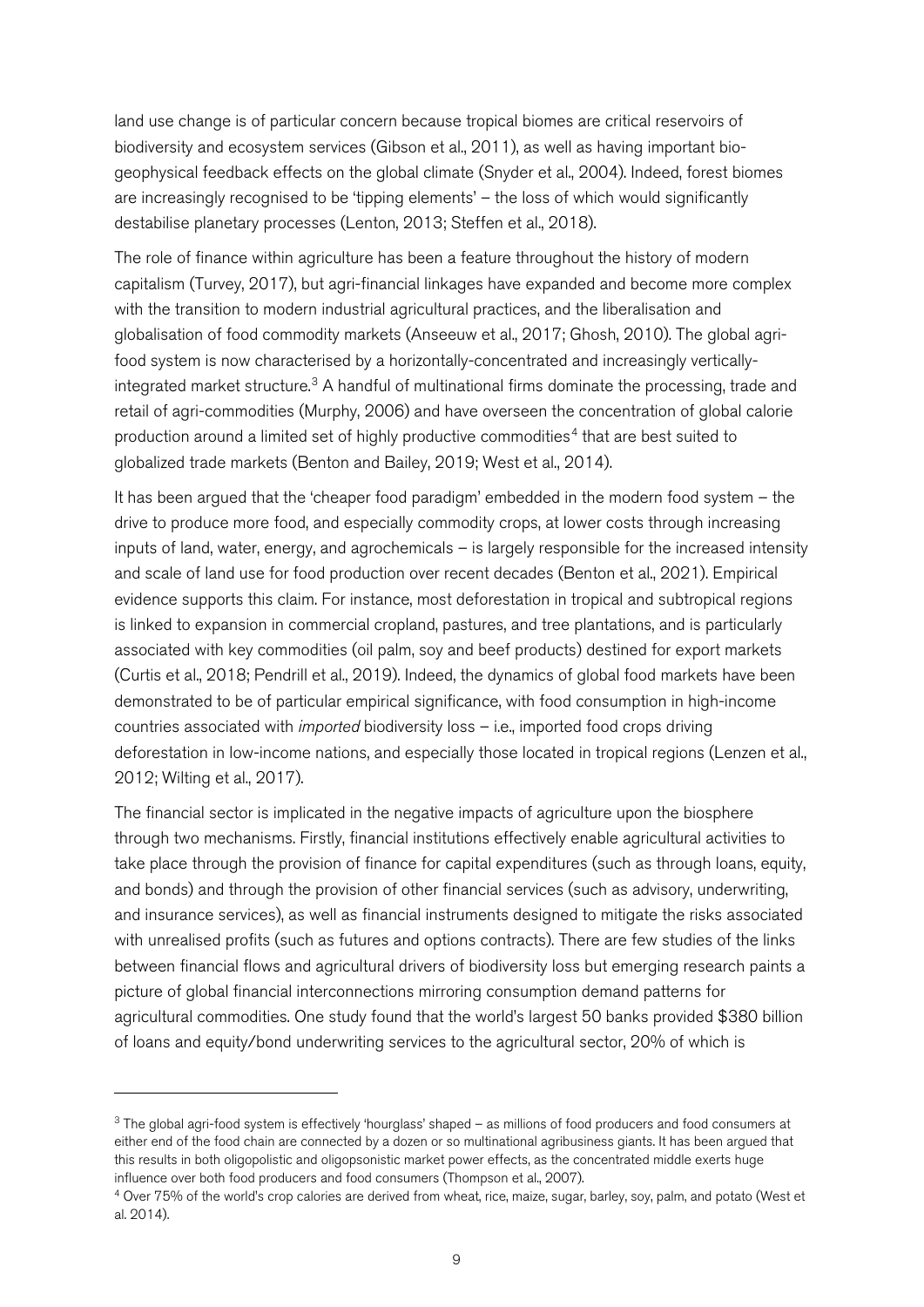potentially associated with direct drivers of biodiversity loss. The banks with the largest exposure were mostly North American and European (Portfolio Earth, 2020). Another study mapped equity ownership data of key agricultural corporations operating in the Brazilian Amazon, and identified 16 'financial giants' with significant influence as common blockholders – most notable among them being the 'Big Three' passive investment managers: Blackrock, Vanguard, and State Street (Galaz et al., 2018). The Brazilian beef sector, in particular, is found to have substantial concentration of equity ownership in the hands of a few asset managers as well as reliance on external financing. This suggests a potentially crucial influence for large equity holders in mediating how these capital flows contribute to the emergence of known tipping elements in critical biomes.

The second mechanism by which the financial sector may be contributing to negative biodiversity impacts concerns the rise of agricultural land as an 'alternative' financial asset class over the past 20 years. From the data that is available, over 47 million hectares of large-scale land acquisitions (LSLAs) for agricultural purposes were transacted by non-domestic investors between 2000 and 2014 – a land area roughly the size of Spain – much of which took place in the Global South, and especially on the African continent (Anseeuw et al.,  $2012$ ).<sup>5</sup> A range of empirical studies have linked LSLAs to increased commercial pressure on land in high-biodiversity–value tropical biomes, associated with both land intensification and extensification (including deforestation) (Davis et al., 2020, 2015; Giger et al., 2021; Mechiche-Alami et al., 2021; Messerli et al., 2014) – (see also Section 5).

Financial actors have been identified as prominent investors in LSLAs. In a spatial-temporal analysis of LSLAs taking place globally between 2000 and 2015, Mechiche-Alami et al. (2019) identify financial institutions and multinational agribusiness as the most dominant investor types, and agriculture as the primary investment intention, although with conservation and biofuels growing in importance throughout the period. Cross-country investment flow analysis reveals a global land trade network characterised by low- or middle-income countries effectively exporting their land investments to actors predominantly located in the Global North (Mechiche-Alami et al., 2019).

A range of different types of financial institutions have been identified as involved in LSLAs: investment banks, asset management companies, pension funds, insurance companies, sovereign wealth funds, development finance institutions, family offices, and endowment funds (Bergdolt and Mittal, 2012; Buxton et al., 2012; Humphreys et al., 2013; Ouma, 2014; Wijeratna et al., 2014). For these actors, agricultural land appeals as an 'alternative' asset class for two reasons: first, as a natural inflation hedge that has uncorrelated returns with broader equity markets; and secondly due to the fact that it is both a source of rents and capital gains (HighQuest Partners, 2010; Ouma, 2020). A common route to gain exposure is via investments in non-listed funds, such as those managed by private equity or investment trusts, which pool funds from multiple

<span id="page-11-0"></span> $5$  Large-scale land acquisitions are defined as the transfers of rights to own, use, or control land from smallholder communities to corporate actors through the sale, lease, or concession of areas larger than 200 hectares (Anseeuw et al., 2013). This is the definition used by the Land Matrix Initiative database [\(https://landmatrix.org\)](https://landmatrix.org/) which is used by empirical papers cited in this section to source transaction data.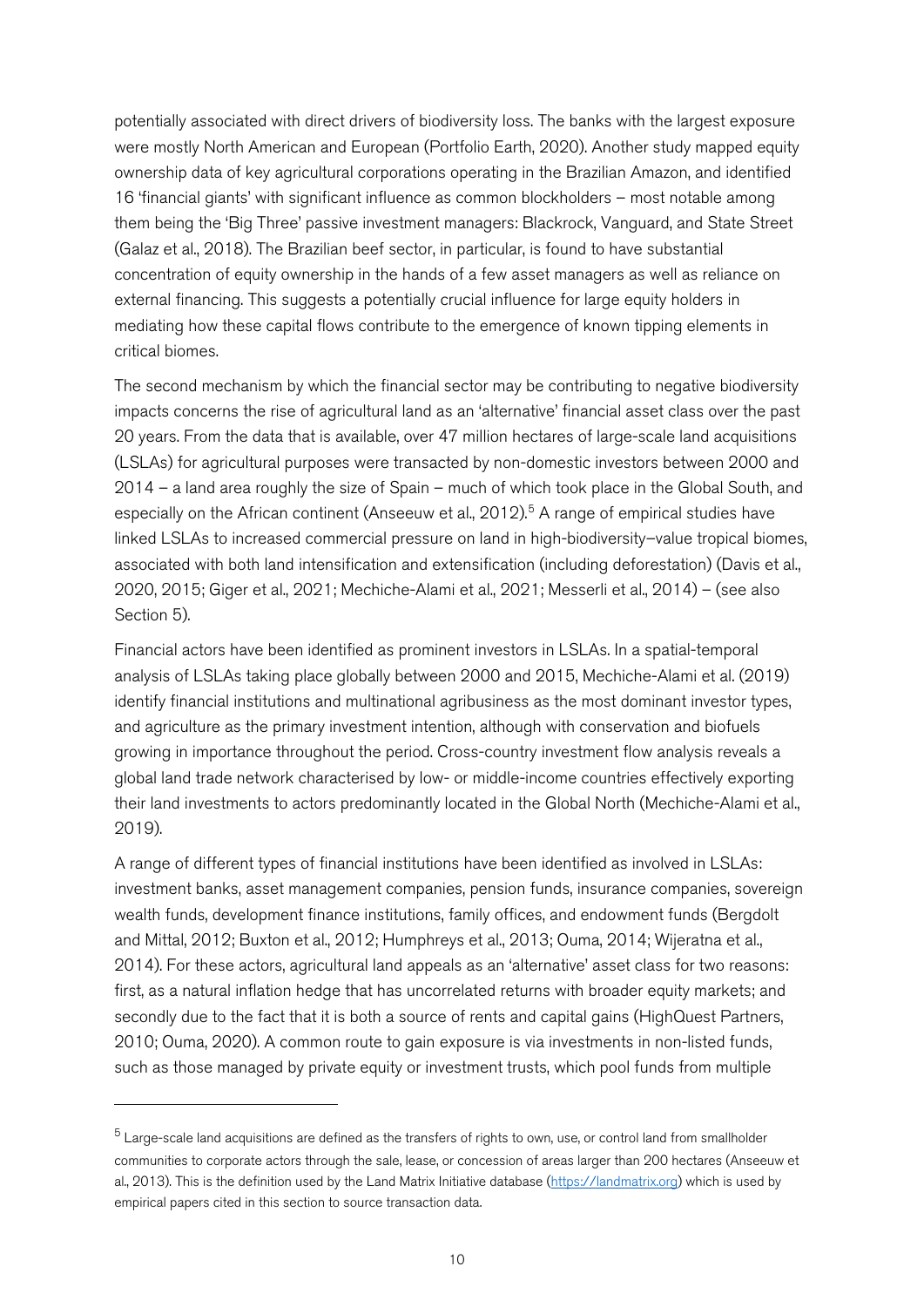investors in order to buy up agricultural land either on 'own-and-lease-out' or 'own-and-operate' models<sup>[6](#page-12-0)</sup> (Daniel, 2012; Fairbairn, 2014). In recent years, listed agricultural vehicles such as mutual funds and exchange-traded farmland funds have become increasingly available (Burwood-Taylor, 2014; Chong, 2020).[7](#page-12-1) 

The intercoupling of finance and agriculture has involved not just financial actors becoming linked to the management of agricultural land but also agribusiness corporates becoming involved in the provision of financial services for both productive and speculative purposes (Salerno, 2014). For instance, 16-17% of the capital for soy production in the Brazilian Cerrado region is provided by financial services divisions internal to multinational agribusiness traders (Sigles Robert and Tayleur, 2020). Moreover, the Big Four 'ABCD' commodity traders<sup>[8](#page-12-2)</sup> offer a variety of sophisticated financial products to investors, including futures and swaps contracts for hedging and speculative purposes, commodity index funds, and private equity land investment vehicles (Murphy et al., 2012; Salerno, 2014). Other types of intermediary actors have also been identified as highly relevant to enabling and shaping this intercoupled 'agri-financial chain' (Anseeuw et al., 2017), including placement agents who market farmland prospects to investors, consultants providing due diligence and market information services, and state and multilateral institutions providing blended finance offerings on a 'de-risking' basis (Apampa et al., 2021; Daniel, 2012; Ducastel and Anseeuw, 2017).

Overall, these findings indicate a complex global web of financial and non-financial actors interacting with agriculture at the tropical frontier for both speculative and productive purposes. Importantly, the emergence of farmland as an 'alternative' financial asset class has taken such exposures beyond the scope of traditional capital market structures. Additionally, the global and cross-sectoral dynamics at play indicate that processes of 'telecoupling' are highly relevant (Liu et al., 2015), whereby financial investment decisions may be generating cross-continental influences on distant social and ecological systems (Galaz et al., 2018).

## 5. Financial market practices and drivers of biodiversitynegative land use change

To what extent are negative biodiversity impacts resulting from land use change exacerbated by the import of financial incentives, practices, and mechanisms into the management of agricultural land? To answer this question, we focus on three types of financial incentives: (1) maximising capital gains on land holdings; (2) maximising the commercial productivity of land; and (3) ensuring that farmland investments are standardized and scalable. Figure 1 summarises the associations and relationships established in the theoretical, empirical and qualitative academic literature.

<span id="page-12-0"></span><sup>6</sup> Direct management of 'own-and-operate' investments is often undertaken by 'farmland investment management organisations' (FIMOs) (Fairbairn, 2014).<br><sup>7</sup> Two such public funds include the Global Sustainable Farmland Income Trust (LSE:FARM); and Gladstone Land

<span id="page-12-1"></span><sup>(</sup>NASDAQ:LAND), https://www.gladstonefarms.com.<br><sup>8</sup> Archer Daniels Midland, Bunge, Cargill, and Louis Dreyfus are the most dominant agricultural commodities traders

<span id="page-12-2"></span>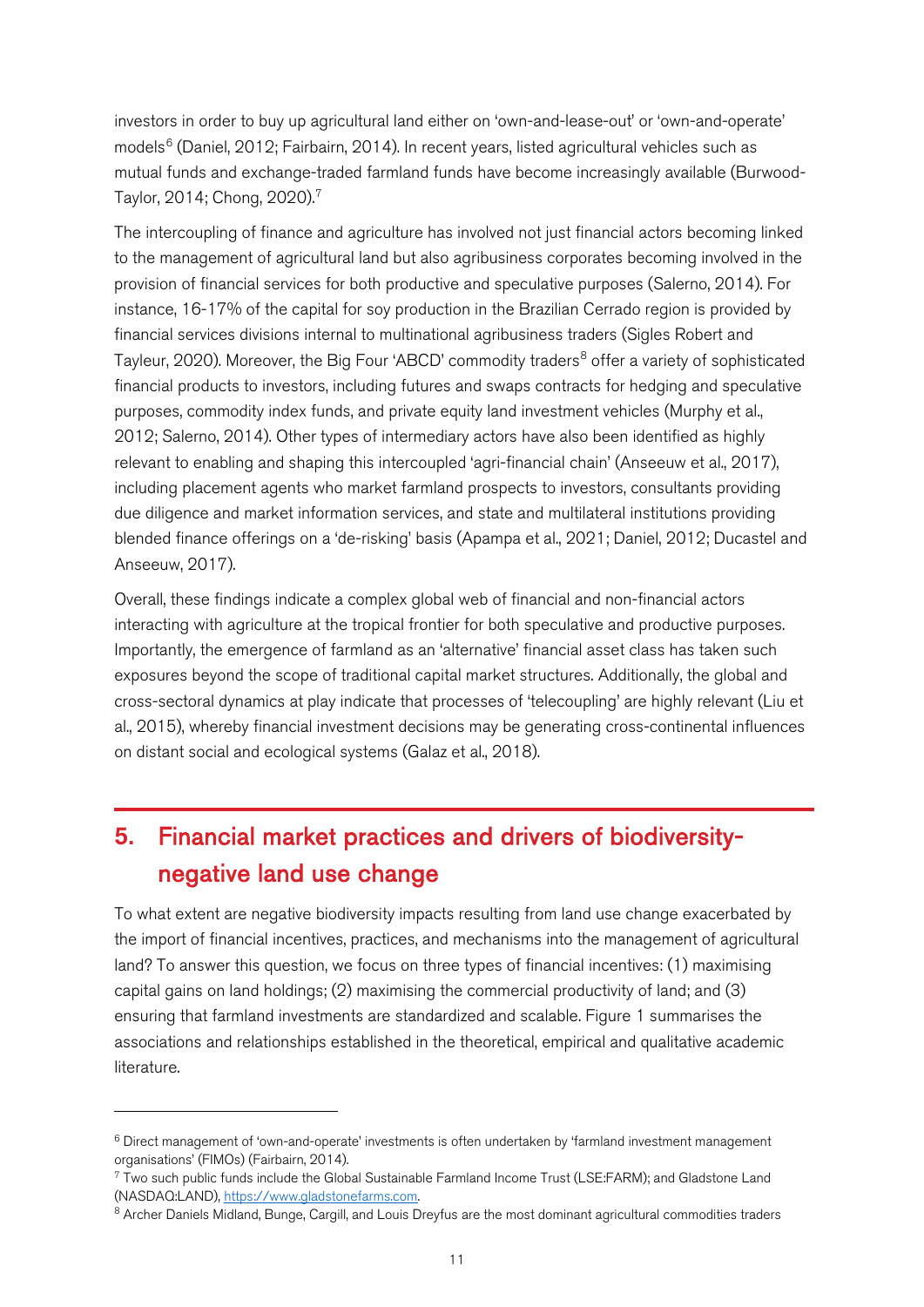Figure 1. Financial incentives and practices may actively exacerbate drivers of biodiversity loss



Source: Authors' own illustration

## 5.1 Maximising land capital gains

Farmland investment vehicles employ both 'own-operate' and 'own-and-lease-out' models. The latter is most aligned with the repositioning of agricultural land as a financial asset, as investors benefit from both rental income from farming tenants and the land's ability to store value over time. Yet, even for 'own-operate' investments, the real upside opportunities are in capital gains rather than agricultural income. First, cash returns from agriculture average around 5-7%, which is low compared to the equity market returns typically sought by institutional investors (Fairbairn, 2014). Second, financial actors themselves have identified the strong market fundamentals of land as its main investment appeal: namely, rising competition for land from urbanization, declining land quality, higher demand for meat products and hence animal feed, and strong commodity prices (Chong, 2020; HighQuest Partners, 2010).

Whilst land investments are typically used as long-term stores of value, some of the financial vehicles at play in the agricultural space have comparatively short investment horizons and must realise capital gains over that period (Daniel, 2012; Fairbairn, 2014). Private equity funds, for example, have a lifespan of 7-10 years and typically attract investors with an 'exit strategy' that demonstrates how the fund will actively generate value. Importantly, when applied to the agricultural space, such exit strategies imply active transformation of land holdings (AgriMoney, 2016). This typically includes: the addition of road or irrigation infrastructure, the clarification and enforcement of legal title, the consolidation of multiple small-holdings, or – more drastically – the conversion of natural ecosystems for commercial purposes (Fairbairn, 2014).

The empirical literature tends to support the association of these factors with large-scale land acquisitions. Focusing on LSLAs in Africa, Conigliani et al. (2018) find that the share of forest land in a country is a significant determinant of land acquisitions for commercial purposes, especially by international investors, indicating commercial pressure on Africa's forests. In an analysis of 80,000 land investments spanning 15 countries in Latin America, Southeast Asia, and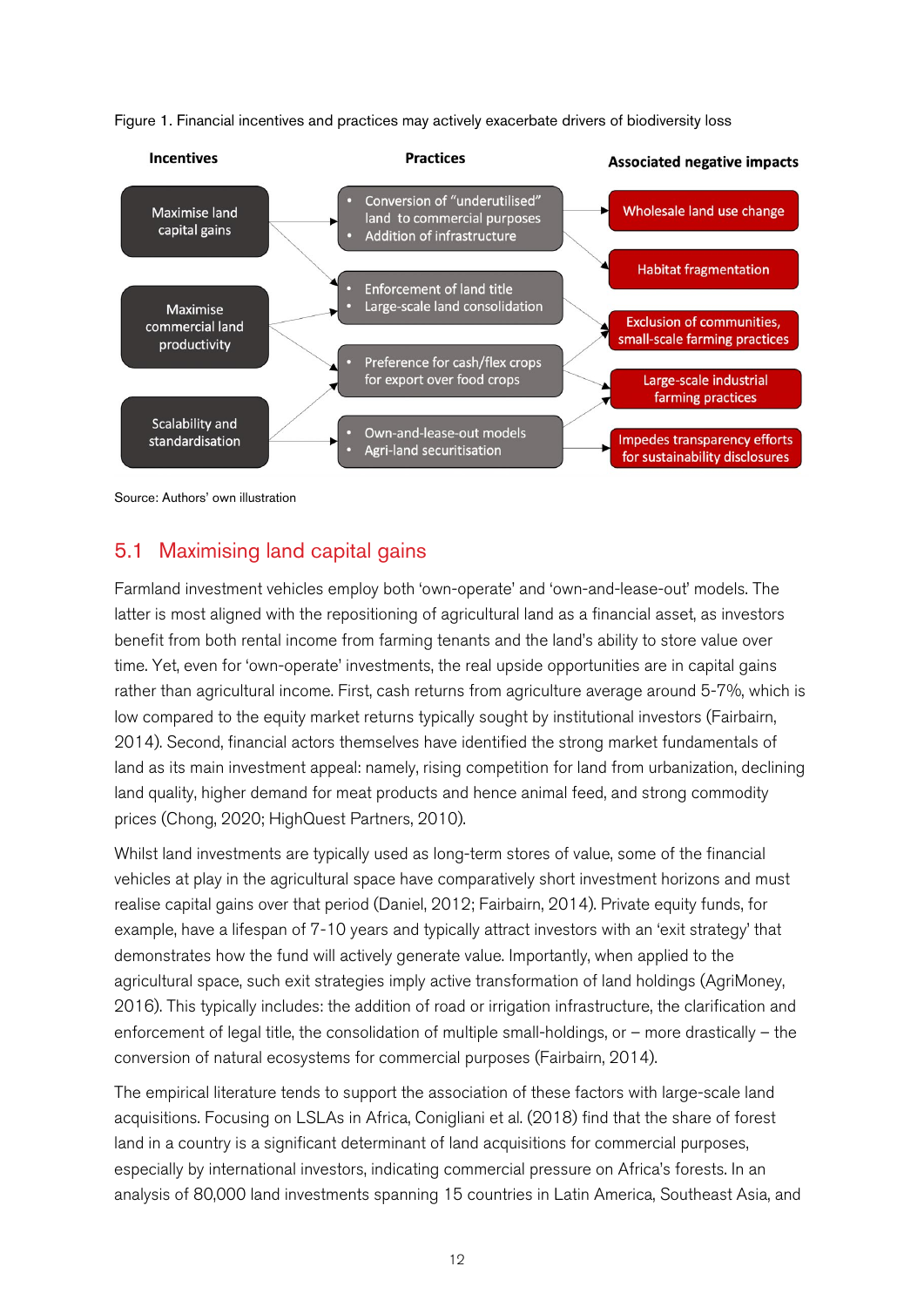sub-Saharan Africa, Davis et al. (2020) find that LSLAs disproportionately target forested areas, and that over half were significantly associated with accelerated forest loss in the post-deal period, with the largest effects associated with export-oriented agricultural commodities. 34% of LSLAs where the precise location is known have been found to be close to or directly overlapping environmentally protected areas (Messerli et al., 2014), which would suggest that land investments also tend to target 'marginal' or underutilised but potentially productive lands. Case study literature has also explored negative environmental outcomes from active farmland transformation strategies. For example, Fairbairn et al. (2021) analysed how the Harvard Management Company installed intensive irrigation infrastructure and actively participated in local groundwater governance structures in order to cement water claims on their agricultural investments in the Cuyama Valley. Whilst such infrastructure increases the value of landholdings over the short term, it acutely exacerbated the critical situation of declining groundwater tables in the region.

These findings indicate that the incentive to monetize capital gains generates practices that may be misaligned with biodiversity-positive agricultural land management. As discussed in Section 3, the wholesale land use change and agricultural intensification that may result from these practices are linked to negative outcomes for biodiversity, and the significance of such impacts in tropical biomes may be especially destabilising for broader regional and planetary ecological processes. Additionally, as exemplified by the Harvard example, the import of financial shorttermism resulting from short investment lifespans conflicts with the longer-term horizons required for sustainable treatment of water or soil resources.

## 5.2 Land productivity: maximising returns and minimising risks

Agricultural land values are largely based on the land's productivity, so maximising cash crop generation remains an important component of investment strategies even for value-generation– focused investors (Fairbairn, 2014). Investors in large-scale land acquisitions have typically aimed to achieve economies of scale by consolidating multiple small-holdings,  $9$  and targeting their acquisitions in productive but under-utilized lands – particularly in Africa – where there are higher gaps between actual and potential crop yields (Anseeuw et al., 2012).

One dimension by which the incentive to maximise land productivity may lead to negative biodiversity impacts is through choice of crops. Among private institutional investors employing 'own-and-operate' strategies, whether directly or through management companies, the literature reports a strong preference for so-called 'flex crops' that can be used for multiple purposes (Alonso-Fradejas et al., 2016; Bergdolt and Mittal, 2012; Borras et al., 2014; Genoud, 2018; HighQuest Partners, 20[10](#page-14-1); Isakson, 2014b).<sup>10</sup> These crops, which include soybean, sugarcane, palm oil, and corn, have flexible uses as either food, animal feed, or biofuel. It has been argued that such flexibility is especially beneficial as a diversification strategy within a financial portfolio:

<span id="page-14-0"></span><sup>9</sup> Note that the land deal data cited in the empirical studies in this paper all draw from the Land Matrix database, which defines LSLAs as transfers of rights from smallholder communities to corporate actors of areas larger than 200 hectares (Anseeuw et al., 2013).

<span id="page-14-1"></span><sup>&</sup>lt;sup>10</sup> One study, albeit somewhat outdated, estimated that over 80% of farmland acquired by financial actors globally is allocated to produce major commodity crops corn, wheat, oil seed, and sugarcane (HighQuest, 2010).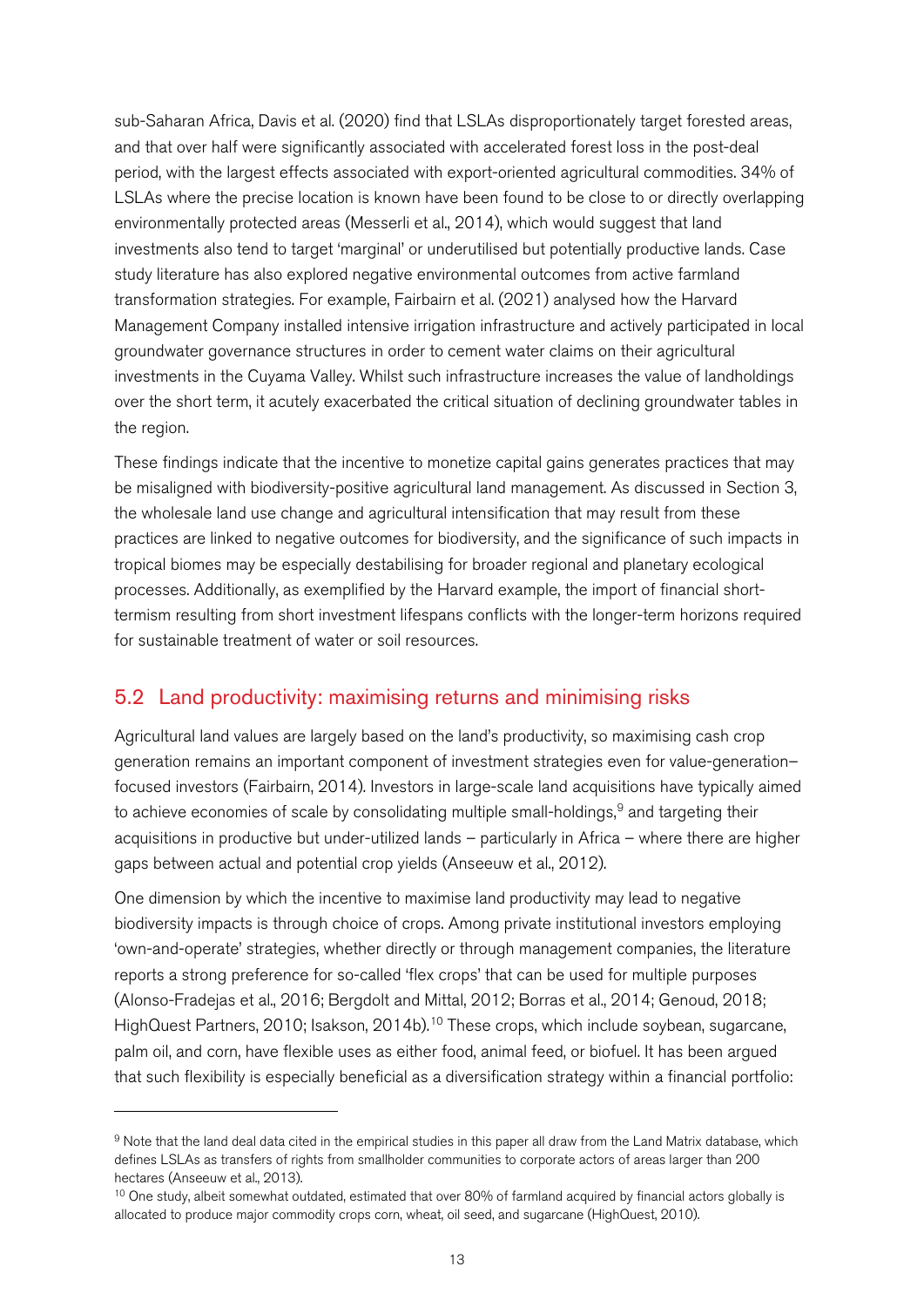crop uses can be rerouted depending on shifting profit forecasts, thereby minimising risk and increasing arbitrage opportunities within volatile commodity markets (Borras et al., 2014; Genoud, 2018). Some authors have argued that broader trends towards financialization within transnational agricultural corporations has led them to also expand within global flex crop markets (Alonso-Fradejas et al., 2016). As discussed in Section 3, export-oriented flex crops have been linked to negative biodiversity impacts resulting from both agricultural expansion and intensification (Benton et al., 2021; Davis et al., 2020).

The preference for export-oriented cash crops leads LSLA deals to often reallocate the most productive lands away from domestic food crop production, creating a high risk of land conflicts with local communities (Mechiche-Alami et al., 2021; Oberlack et al., 2016; Rulli and D'Odorico, 2014). A number of empirical studies have shown that weak local land rights and a high share of traditional rural tenure systems are significant determinants of LSLAs, suggesting that some of the ways investment strategies seek to add value may involve reducing access to local communities (Arezki et al., 2015; Conigliani et al., 2018; Dwyer, 2015; Giovannetti and Ticci, 2016). Whilst a full discussion of the social dynamics of LSLAs is beyond the scope of this paper, such social transitions are of relevance to considering biodiversity impacts. As well as potentially conflicting with the security of domestic food provision in acquisition countries, these findings also indicate a transition to more globalised and industrialised form of agriculture. By contrast, traditional, diversified farming systems (such as agroforestry) are marginalised, despite the fact that they are increasingly acknowledged to have better outcomes for biodiversity without necessarily compromising on food yields (Grass et al., 2020; Kremen et al., 2012; Tamburini et al., 2020).

Overall, the practices that are typical to financial investment vehicles aiming to maximise both productivity and underlying land values are not at present compatible with protecting and restoring these ecosystems or supporting the types of small-scale farming activities that may help restore nature whilst ensuring food security in critical biomes.

## 5.3 Scalability and standardisation

The economic feasibility of incorporating land-based investments into financial investment vehicles is strongly predicated upon achieving scalability and standardisation of individual investment opportunities. Scalability enables investors to diversify investment risk across geographies and markets, whilst standardisation minimises costs associated with management, monitoring, and due diligence. For instance, high transaction costs and the small, localised nature of investment opportunities has been identified as one of the key barriers impeding the scaling up of nature-based restoration and conservation projects into large-scale investment vehicles (Dempsey and Suarez, 2016; Deutz et al., 2020; Suttor-Sorel and Hercelin, 2020). Agricultural land, in particular, has substantial barriers to investment: farmland is not depreciable like other capital assets, and involves high fixed costs and lack of liquidity when compared to other investment opportunities.

Incentives towards scalability and standardisation hence provide further impetus for investment vehicles to pursue some of the practices already discussed: consolidation of multiple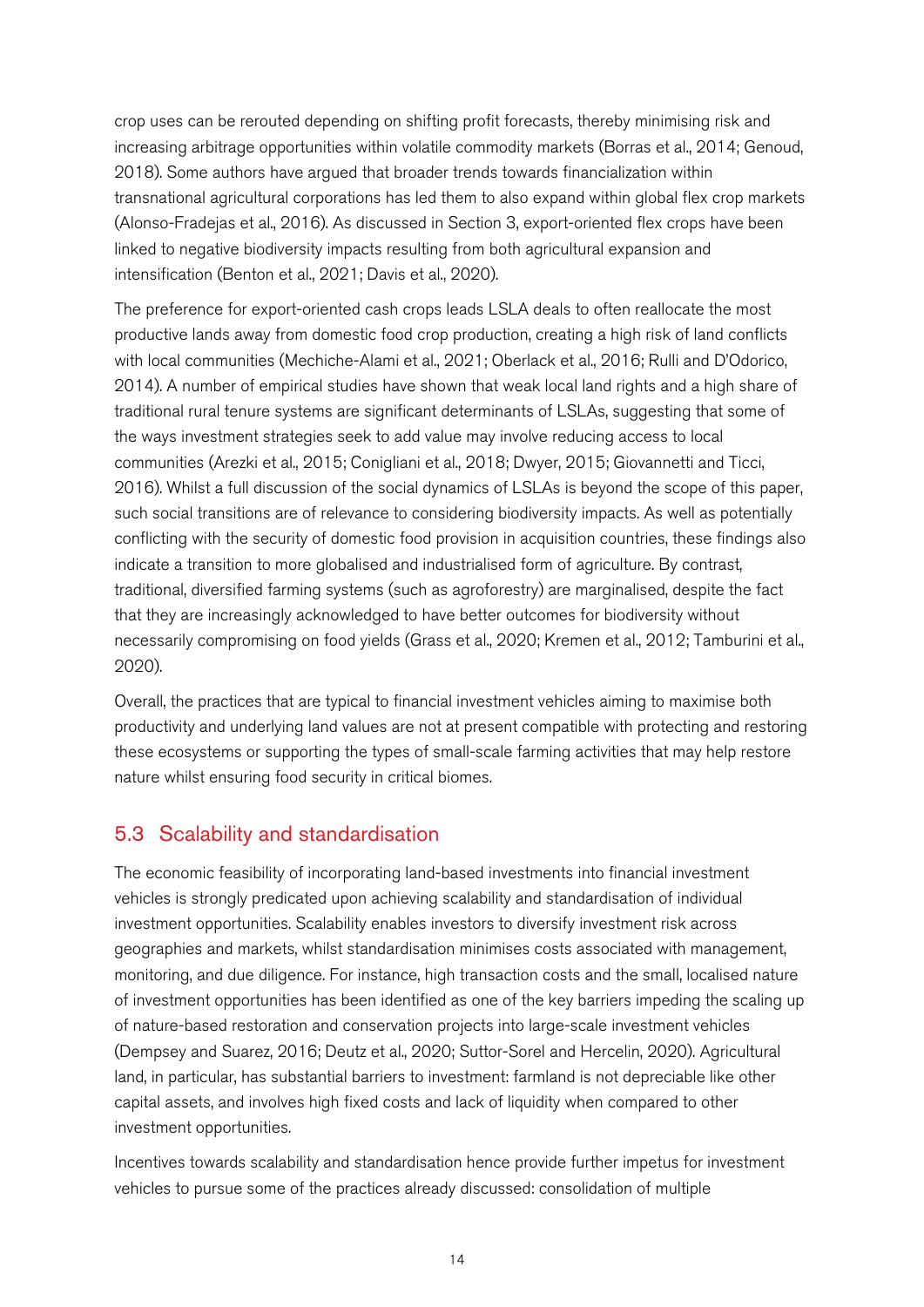smallholdings, own-and-lease-out models, and preferences for export-oriented flex crops. The more recent trend towards pooling multiple farmland holdings in 'real estate investment trust' (REIT)–style vehicles is another practice which enables investors to achieve diversification and cost minimisation through scale and standardization. It has been argued that these agri-funds, which are explicitly marketed on their enhanced liquidity and accessibility for retail investors (Burwood-Taylor, 2014; Chong, 2020), represent a move towards the securitisation of farmland, where the income streams of multiple agricultural investments are bundled into investment tranches to increase asset liquidity and tradability (Fairbairn, 2014).

However, practices aimed at scaling and standardising farmland investments may also inadvertently exacerbate negative drivers of biodiversity. The 'own-and-lease-out' strategies most commonly used by REIT-style funds result in the separation of land ownership from land management, effectively removing farmers' own stake in long-term productivity and hence reducing their incentives to deploy sustainable farming practices (Fairbairn, 2014). Where investors employ 'own-operate' strategies, incentives for sustainability may be eroded by comparatively short-term investment horizons and an overriding focus on realising returns on land appreciation through exit strategies, as already discussed.

Finally, there remain critical questions on how the financial practices discussed in this section can comply with emerging initiatives to increase the transparency of market practices through sustainability disclosures. A key barrier is that many relevant fund structures – most notably private equity – remain outside of the purview of traditional capital market regulation (Daniels, 2012). Securitised asset vehicles also face unique challenges in complying with ESG disclosure requirements, related to the complexity and opacity of tracing data associated with underlying assets (PRI, 2021). The need to manage informational asymmetries that may arise from agricultural investment vehicles and ensure there is sufficient market accountability for responsible fund allocation remains an urgent topic for future research. From a financial stability perspective, a critical research gap concerns how such off-balance sheet structures may propagate financial risks related to biodiversity loss throughout the financial system.

## 6. Discussion: implications for financial policy

Our exploration of the agri-financial linkages demonstrates how standard financial practices – such as maximizing agricultural land productivity, realising capital gains, and achieving scale - are systemically associated with land use change and intensive agricultural practices that drive biodiversity loss and degradation. In this sense, biodiversity-related financial risks may to a certain extent be *endogenous*, given that risks to the biosphere emerge to a certain extent from institutional structures and dynamics within the financial system itself. Endogenous risk has become an area of considerable focus for financial authorities since the 2007-08 crisis (Aikman et al., 2014; Borio, 2014). However, the focus has mainly been upon risks within the financial system and how shocks can be propagated across space and time due to the highly interconnected nature of the financial system. The relevance of finance-biosphere interactions demonstrated in this paper highlights that policy makers now need to focus their attention on another dimension of endogenous risk, involving institutional structures, incentives, and market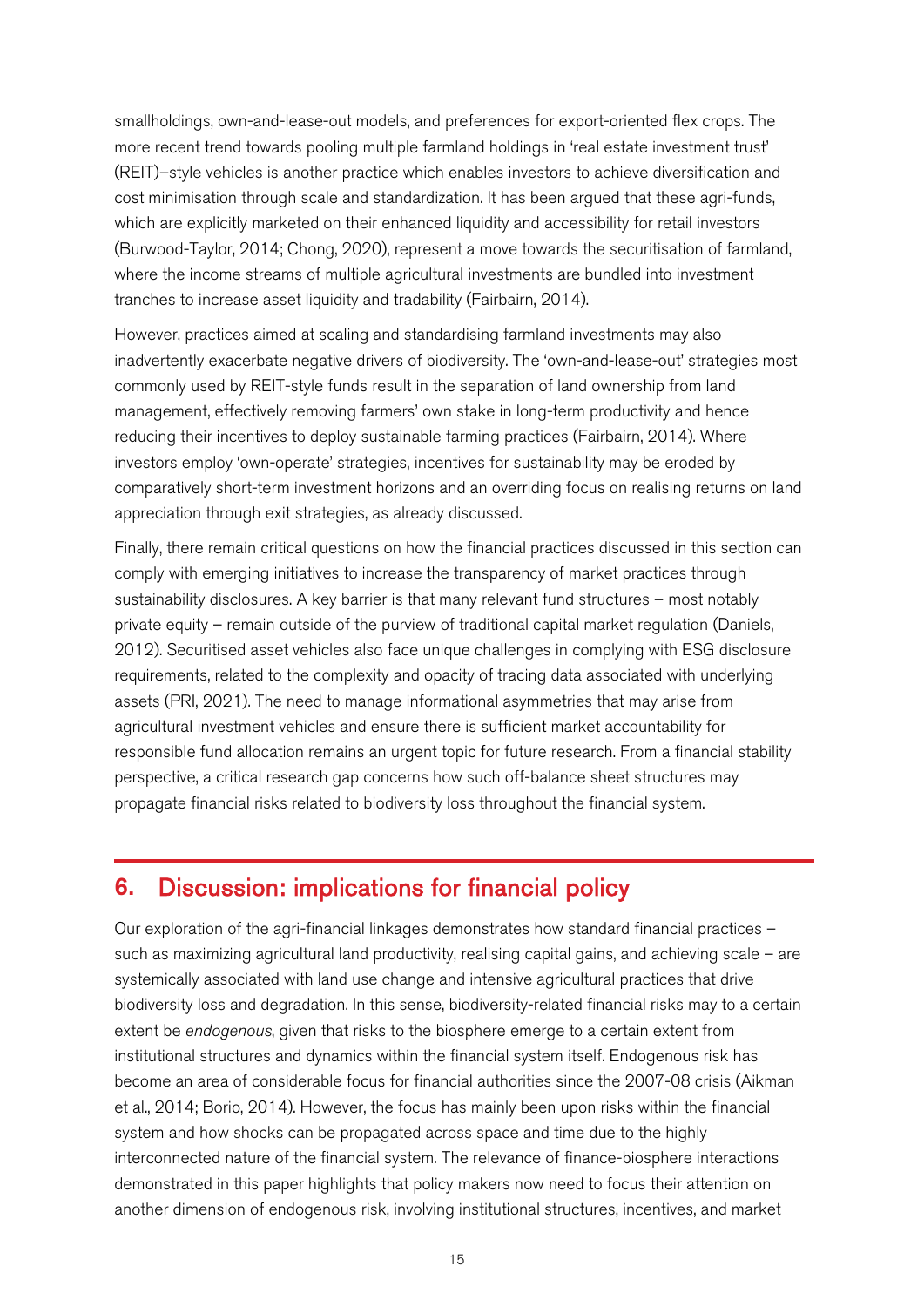practices that affect capital allocation beyond direct pricing mechanisms - in other words, the institutional relations that connect macrofinancial and ecological systems. Resolving current negative dynamics may well require institutional and structural reforms that are unlikely to occur without serious policy interventions.

However, the negative impacts of financial flows do not only matter because they may eventually feedback through to the financial system. Given that finance has considerable agency in shaping the direction of economic activity, the continued financing of environmentally-harmful activities enables damaging stakeholders, technologies, and infrastructures to persist (i.e., 'lock-in effects'), and threatens to derail the trajectory of the transition to a more sustainable economy. Mitigating biodiversity-negative flows of finance is consequently an urgent task within the '*fundamental, system-wide reorganization across technological, economic and social factors, including paradigms, goals and values'* identified by the IPBES (2019) as necessary to reverse nature and biodiversity loss. Financial policymakers have an important role to play in using their policy toolkits to encourage an orderly transition of capital flows. There is a strong case for them to prioritize the *avoidance of harm* by the financial sector, before restoring and offsetting options are considered. The justifications are threefold.

Firstly, encouraging the implementation of a 'Do No Harm' principle for the financial system may be the simplest way for financial policymakers to fulfil their primary mandates to protect financial stability, given that the radical uncertainty of these risks impedes the use of conventional financial risk management tools (Kedward et al., 2020). This 'precautionary financial policy approach' (Chenet et al., 2021) could be seen as analogous to the 'mitigation hierarchy' framework used within some industrial sectors to limit negative impacts on biodiversity, where avoiding impacts are prioritised above more uncertain remediation and offsetting measures (Arlidge et al., 2018; Dempsey and Suarez, 2016; Lindenmayer et al., 2017; Watson et al., 2016).

Secondly, national and international policy priorities on preserving and restoring biodiversity are evolving at a rapid pace. The recent commitment at the COP26 conference towards ending deforestation by 2030, signed by 105 countries, is one such example. Shortly the post-2020 Global Biodiversity Framework (GBF) will be finalised at the COP15 in Kunming, China, setting out international targets to be achieved over the next decade. Given that many central banks and financial supervisors have explicit mandates to support sustainability, often through alignment with government policy objectives (Dikau and Volz, 2021), there is a strong case for financial policymakers to ensure that the financial sector is aligned with emerging biodiversity policy trajectories, as is the stated ambition with the Paris Agreement on Climate Change (art. 2.1(c)).

Thirdly, the financial system could be a strategic leverage point for accelerating a biodiversitypositive transition in the real economy (Farmer et al., 2019). Given that reversing biodiversity loss will require rapid divestment of certain damaging activities alongside major investments in alternative processes to help preserve jobs and sustainable forms of economic development, the strategic use of financial policies may enable such a capital reallocation challenge to be accelerated in a more orderly fashion. In other words, regulatory tools have 'market-shaping' potential to minimise the potential destabilising impacts of unpredictable transition risks (Ryan-Collins, 2019).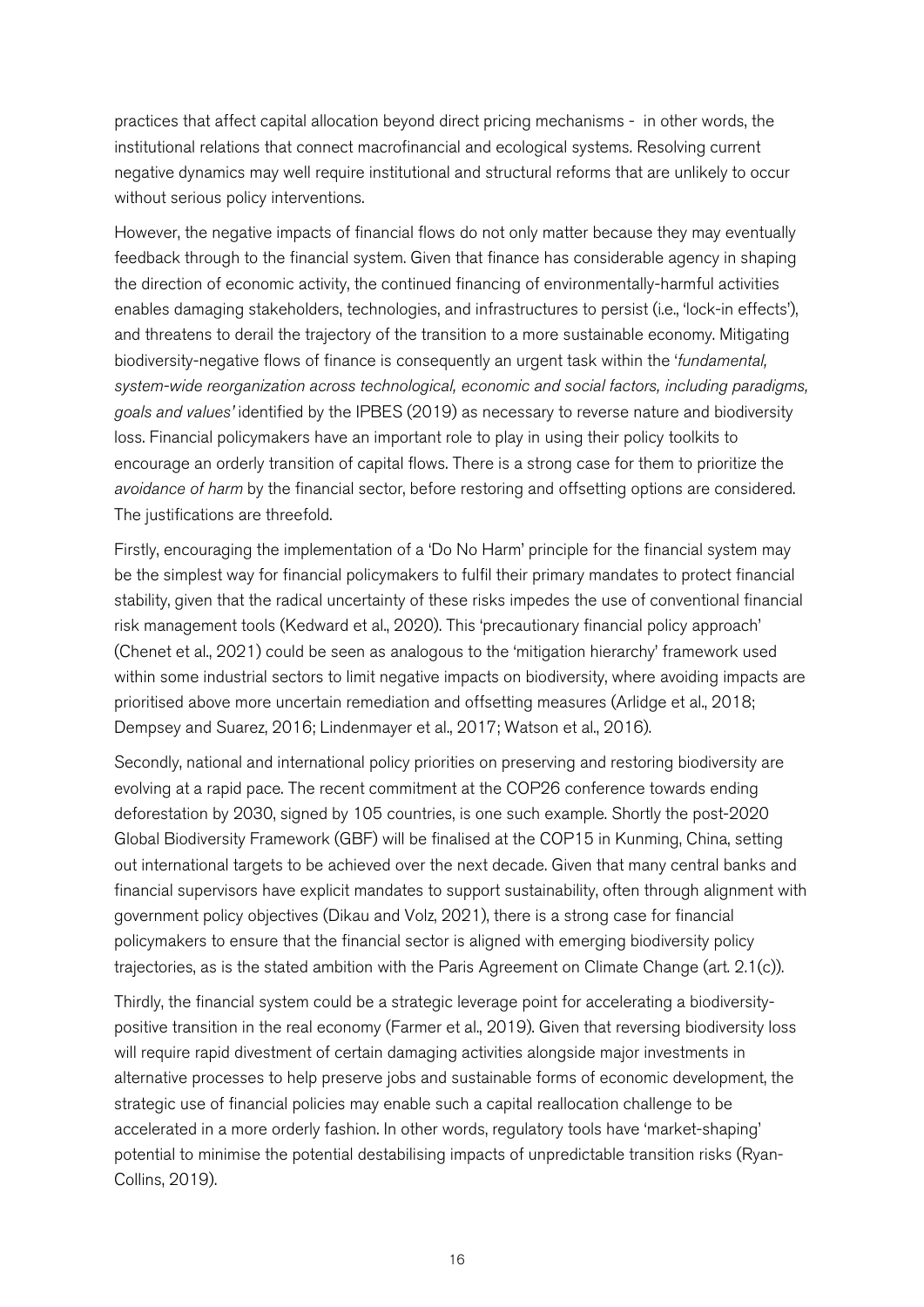To operationalise a precautionary financial policy approach for biodiversity, financial policymakers, working in collaboration with the relevant environmental regulators, should establish a public taxonomy of biodiversity-harmful activities where financing activities either need to be restricted or subject to enhanced due diligence. A combination of approaches could be used to define the list of excluded practices, such as the existence of clear scientific consensus, national policy direction, or the forthcoming Post-2020 Global Biodiversity Framework, once finalised. To encourage swift deployment, policymakers could focus initially on sectors most implicated in the direct drivers of biodiversity loss, such as agriculture and mining (UNEP-WCMC, 2020), and harmful practices taking place in critical biomes (e.g., coral reefs, rainforest, and tundra) - the loss of which would substantially contribute to the threat of breaching tipping points (Mace et al., 2014). Financial policymakers should then use their policy toolkits to disincentivise or prohibit the financing of negative activities through, for example, the use of prudential regulation or more overt credit guidance type restrictions. Financial supervisors could also mandate financial institutions to adopt an 'exclusionary approach' when evaluating the impacts of their investments, whereby they are required to prioritise the reduction of their portfolio exposures to biodiversity-harmful activities over and above the use of offset-type instruments. Additionally, monetary policy tools, such as asset purchase programmes and collateral operations, could exclude assets linked to such activities.

As demonstrated by complex linkages within the agri-finance nexus, a complicating factor is that many of the endogenous risks created by the financial sector are taking place beyond the purview of conventional capital market or banking regulatory structures. Furthermore, the diverse actors involved are often beyond the usual (domestic) jurisdictions of financial supervisors and regulators. The implementation of an exclusionary and precautionary financial policy approach therefore requires careful collaboration between central banks, financial supervisors, ministries of finance and other relevant government agencies. Whilst central banks cannot take a lead in determining the pathway of transition within the agricultural sector, for example, there may be a financial stability case for extending financial regulation to 'shadow banking' activities undertaken by agri-giants and their off-balance sheet activities. Similarly, where there is clear scientific consensus of harm regarding a particular financing activity, central banks may have a 'precautionary' justification for moving ahead of established government policy to take immediate policy action for financial risk mitigation. Exploring the legal, institutional, and practical implications of these questions would be a worthy avenue for future analysis.

## 7. Conclusion and further research

Central banks and financial supervisors have focused their interventions in regard to the environment on improving the ability of financial markets to discover and account for environmentrelated financial risks to the financial sector itself. In the wider biodiversity-finance sphere, attention has been focused on the creation of new financial products or investment opportunities to accelerate the restoration of nature or to offset unavoidable damages. In this paper, we have argued that neither approach will be sufficient to address biodiversity-related financial risks. Policy attention also needs to focus on examining the impact of financial practices and financial flows on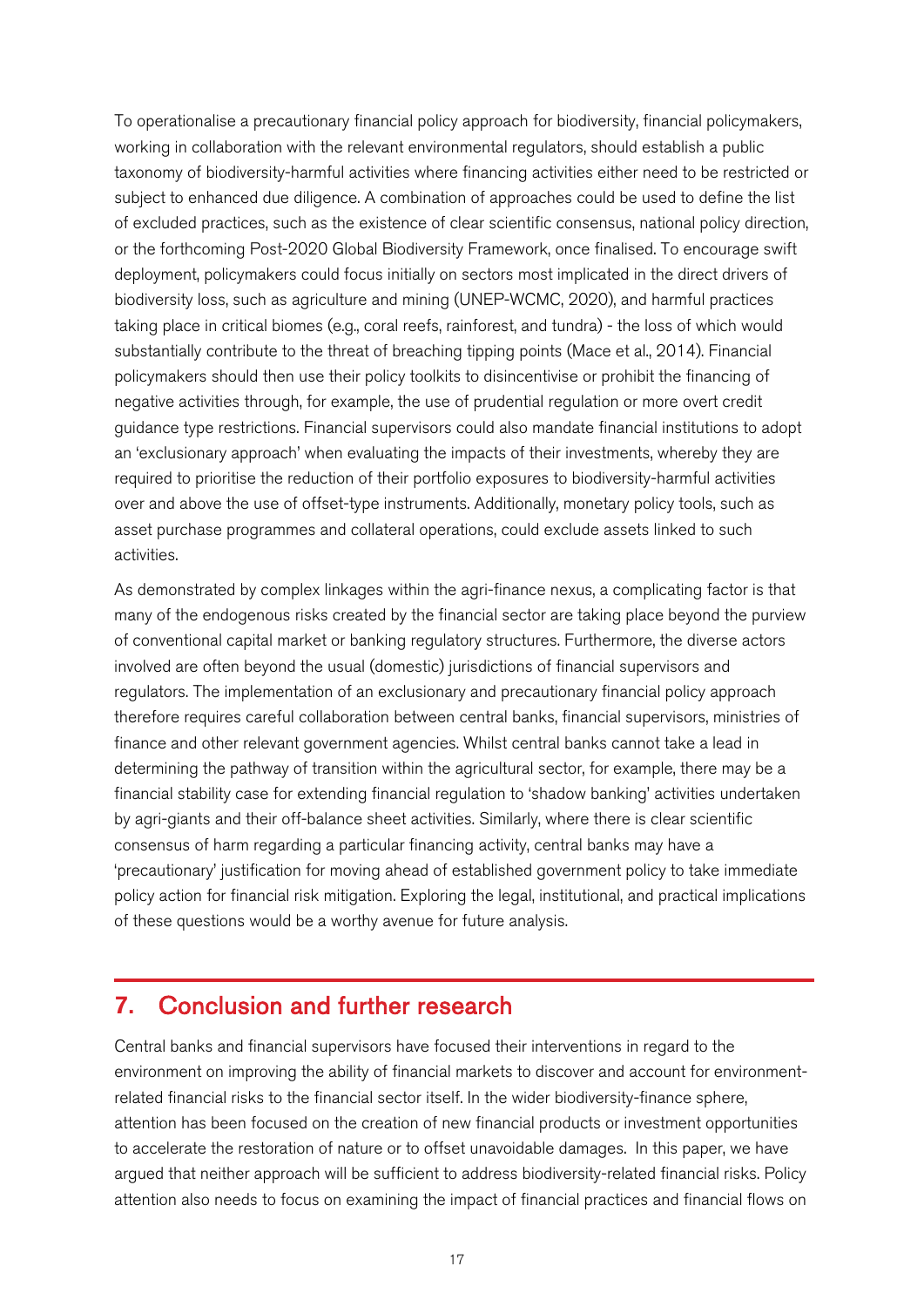the degradation of nature and ecosystems as a key form of environmental materiality. This is because the continued depletion of the biosphere will lead to ecological tipping points with systemic and potentially catastrophic macro-financial impacts. This makes it relevant to present central bank and financial supervisory mandates.

Our case study of agri-financial linkages demonstrates the key role of financial practices in contributing to biodiversity loss, including in key biomes such as rainforests. We argue that central banks and supervisors should focus on their attention on encouraging the avoidance of such practices. One way to do this would be via engagement with 'mitigation hierarchy'-type programs which fully account for the potential benefits of development not taking place, as opposed to remediation or offsetting efforts. This could be an important intervention since currently the private financial sector seems more focused on the latter types of financing interventions.

This paper reveals a number of areas which require further research. Firstly, there is a need for more focused empirical work on the origination of financial flows negatively impacting critical natural capital assets or biomes such as rainforests or boreal forests. This will give financial policy makers a better understanding of which types of domestic intervention may be most effective in preventing the crossing of ecological tipping points and also help them consider which international partners require engaging. Working in collaboration with organisations such as the International Monetary Fund and the Bank of International Settlements on this agenda would seem appropriate given their global focus.

Secondly, there is a need to extend empirical work beyond domestic jurisdictions to better understand cross-border financial flows linked to drivers of biodiversity loss. One promising avenue could be the multi-regional biodiversity footprint analysis that can explore which jurisdictions may be net importers or exporters of biodiversity-harmful finance – extending existing work on the significance of cross-border trade flows in this respect (Wilting et al., 2017). Relatedly, financial policymakers could also investigate the biodiversity impacts of more complex cross-border financial instruments, such as trade finance and supply chain finance, and the potential for greening these mechanisms to support a biodiversity-positive transition (Sigles Robert and Tayleur, 2020). Finally, given the high level of complexity and uncertainty around biodiversity loss, we would encourage central banks to consider closer collaboration with ecologists and other related scientific experts.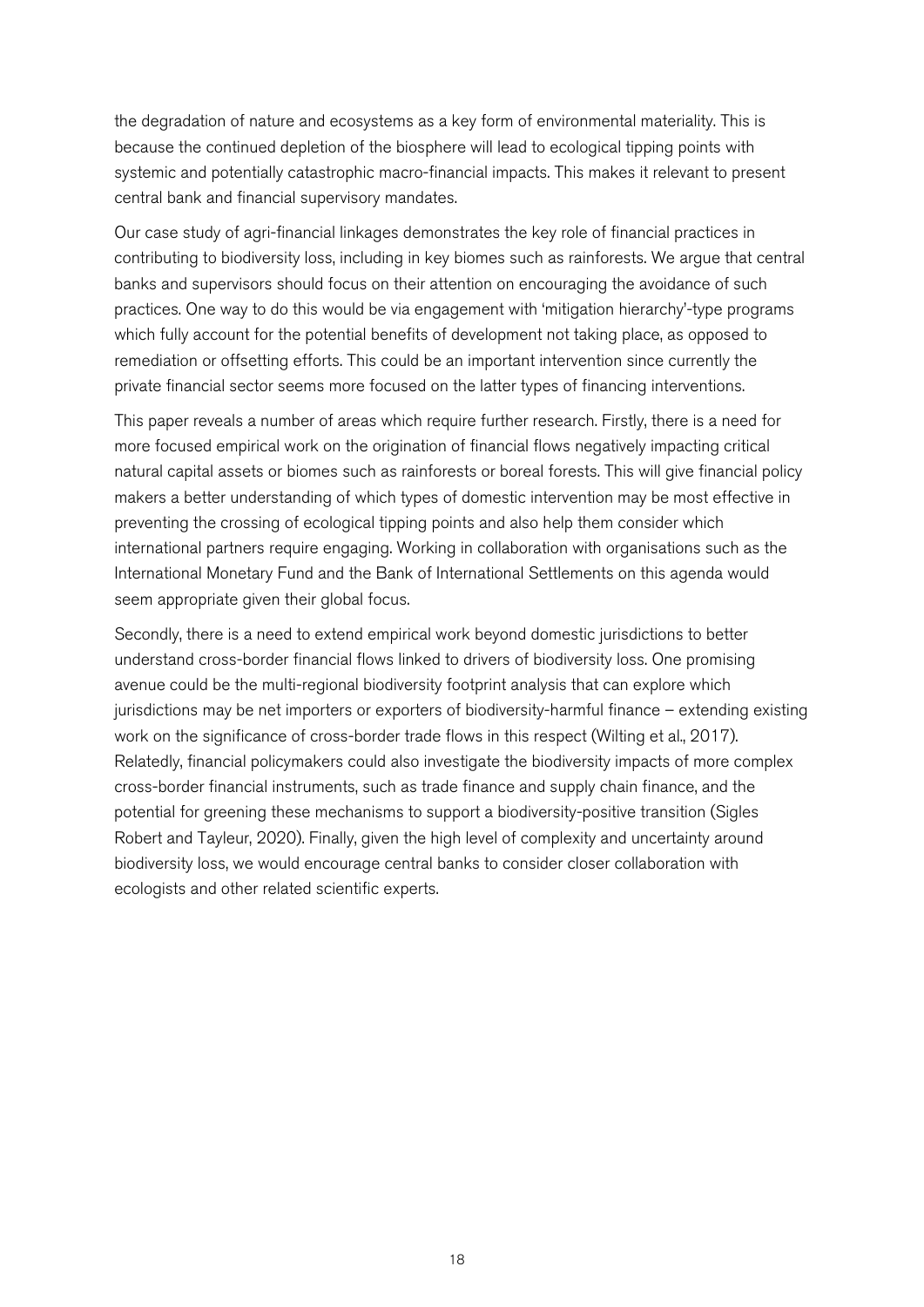## **References**

- Adams, C. A., Alhamood, A., He, X., Tian, J., Wang, L., and Wang, Y. (2021). The Double-Materiality Concept: Application and Issues. Global Reporting Initiative.
- AgriMoney. (2016). How to find the exit from agricultural investments. 2 June 2016. https://farmlandgrab.org/26192.
- Aikman, D., Haldane, A. G., and Nelson, B. D. (2014). Curbing the credit cycle. The Economic Journal 125. [https://doi.org/10.1111/ecoj.12113,](https://doi.org/10.1111/ecoj.12113)
- Alonso-Fradejas, A., Liu, J., Salerno, T., and Xu, Y. (2016). Inquiring into the political economy of oil palm as a global flex crop. null 43, 141–165[. https://doi.org/10.1080/03066150.2015.1052801.](https://doi.org/10.1080/03066150.2015.1052801)
- Anseeuw, W., Boche, M., Breu, T., Giger, M., Lay, J., Messerli, P., and Nolte, K. (2012). Transnational land deals for agriculture in the global South, Analytical Report Based on the Land Matrix Database. CDE, CIRAD, GIGA, Bern, Montpellier, Hamburg.
- Anseeuw, W., Lay, J., Messerli, P., Giger, M., and Taylor, M. (2013). Creating a public tool to assess and promote transparency in global land deals: the experience of the Land Matrix. null 40, 521–530. [https://doi.org/10.1080/03066150.2013.803071.](https://doi.org/10.1080/03066150.2013.803071)
- Anseeuw, W., Roda, J.-M., Ducastel, A., and Kamaruddin, N. (2017). Global Strategies of Firms and the Financialization of Agriculture, in: Biénabe, E., Rival, A., Loeillet, D. (Eds.), Sustainable Development and Tropical Agri-Chains. Springer Netherlands, Dordrecht, pp. 321–337[. https://doi.org/10.1007/978-94-024-1016-7\\_25.](https://doi.org/10.1007/978-94-024-1016-7_25)
- Apampa, A., Clubb, C., Cosgrove, B., et al. (2021). Scaling up critical finance for sustainable food systems through blended finance (Discussion Paper). CGIAR Research Program on Climate Change, Agriculture and Food Security (CCAFS).
- Arezki, R., Deininger, K., and Selod, H. (2015). What Drives the Global "Land Rush"? The World Bank Economic Review 29, 207–233[. https://doi.org/10.1093/wber/lht034.](https://doi.org/10.1093/wber/lht034)
- Arlidge, W. N., Bull, J. W., Addison, P. F., Burgass, M. J., Gianuca, D., Gorham, T. M., Jacob, C., Shumway, N., Sinclair, S. P., and Watson, J. E. (2018). A global mitigation hierarchy for nature conservation. BioScience 68, 336–347.
- Benton, T., Bieg, C., Harwatt, H., Pudasaini, R., and Wellesley, L. (2021). Food system impacts on biodiversity loss: Three levers for food system transformation in support of nature (Research Paper). Chatham House.
- Benton, T. G., and Bailey, R. (2019). The paradox of productivity: agricultural productivity promotes food system inefficiency. Global Sustainability 2, e6.<https://doi.org/10.1017/sus.2019.3>
- Bergdolt, C., and Mittal, A. (2012). Betting on World Agriculture. US Private Equity Managers Eye Agricultural Returns. Oakland Institute, Oakland, USA.
- Berger, J., Goedkoop, M. J., Broer, W., et al. (2018). Common Ground in Biodiversity Footprint Methodologies for the Financial Sector (Working Paper No. 12). Actiam, ASN Bank, CDC Biodiversité, Paris.
- Borio, C. (2014). The financial cycle and macroeconomics: What have we learnt? Journal of Banking & Finance 45, 182–198.
- Borras, S., Franco, J., Isakson, R., Levidowq, L., and Vervest, P. (2014). Towards Understanding the Politics of Flex Crops and Commodities: Implications for Research and Policy Advocacy (Think Piece Series on Flex Crops & Commodities). Transnational Institute.
- Burwood-Taylor, L. (2014). Agri REITs will mobilise the masses, says ex-Rabo head. Agri-Investor. [https://www.agriinvestor.com/agri-reits-will-mobilise-masses-says-ex-rabo-head/.](https://www.agriinvestor.com/agri-reits-will-mobilise-masses-says-ex-rabo-head/)
- Buxton, A., Campanale, M., and Cotula, L. (2012). Farms and funds: investment funds in the global land rush (IIED Briefing). International Institute for Environment and Development.
- Calice, P., Diaz Kalan, F., and Miguel, F. (2021). Nature-Related Financial Risks in Brazil (Policy Research Working Paper No. 9759). World Bank.
- Campbell, B. M., Beare, D. J., Bennett, E. M., et al. (2017). Agriculture production as a major driver of the Earth system exceeding planetary boundaries. Ecology and Society 22. https://doi.org/10.5751/ES-09595-220408.
- Campiglio, E. (2016). Beyond carbon pricing: The role of banking and monetary policy in financing the transition to a low-carbon economy. Ecological Economics 121, 220–230[. https://doi.org/10.1016/j.ecolecon.2015.03.020.](https://doi.org/10.1016/j.ecolecon.2015.03.020)

CDC Biodiversité. (2020). The Global Biodiversity Score. The BGS Review: Core Concepts.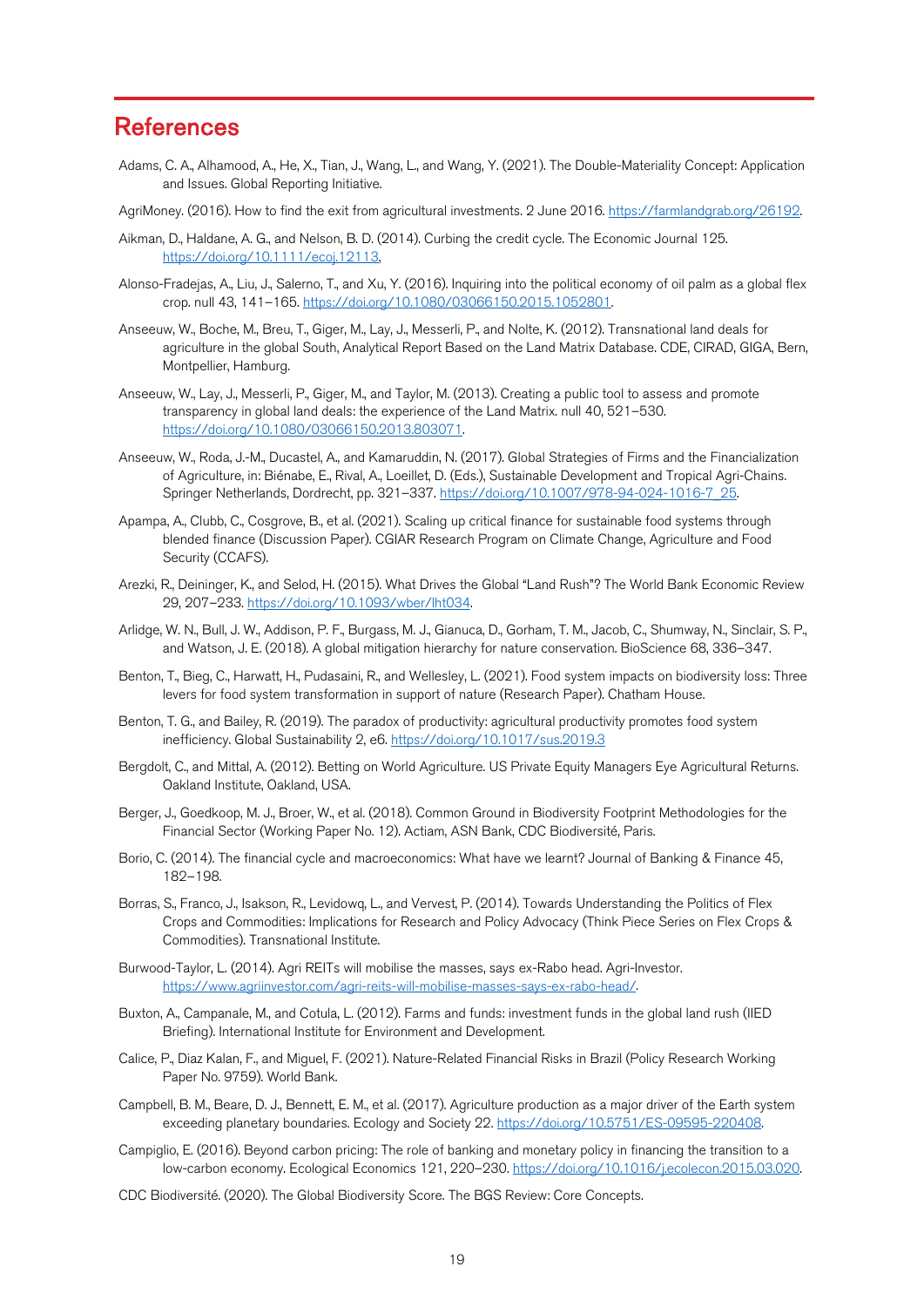- CDP, CDSB, GRI, IIRC, SASB. (2020). Reporting on enterprise value: Illustrated with a prototype climate-related financial disclosure standard.
- Chenet, H. (2019). *Planetary Health and the Global Financial System*. Rockefeller Foundation Economic Council on Planetary Health.
- Chenet, H., Ryan-Collins, J. and Lerven, F. van. (2021). Finance, climate-change and radical uncertainty: Towards a precautionary approach to financial policy. *Ecological Economics*. 183,106957.
- Chong, F. (2020). Agriculture: Rising liquidity. IPE Real Assets. [https://realassets.ipe.com/forestry-/-agri/agriculture](https://realassets.ipe.com/forestry-/-agri/agriculture-rising-liquidity/10044030.article)[rising-liquidity/10044030.article.](https://realassets.ipe.com/forestry-/-agri/agriculture-rising-liquidity/10044030.article)
- Conigliani, C., Cuffaro, N., and D'Agostino, G. (2018). Large-scale land investments and forests in Africa. Land Use Policy 75, 651–660. [https://doi.org/10.1016/j.landusepol.2018.02.005.](https://doi.org/10.1016/j.landusepol.2018.02.005)
- Curtis, P.G., Slay, C. M., Harris, N. L., Tyukavina, A., and Hansen, M. C. (2018). Classifying drivers of global forest loss. Science 361, 1108[. https://doi.org/10.1126/science.aau3445.](https://doi.org/10.1126/science.aau3445)
- Daniel, S. (2012). Situating private equity capital in the land grab debate. The Journal of Peasant Studies, I 39, 703-729[. https://doi.org/10.1080/03066150.2012.674941.](https://doi.org/10.1080/03066150.2012.674941)
- Dasgupta, P. (2021). The economics of biodiversity: The dasgupta review. HM Treasury, London.
- Davis, K. F., Koo, H. I., Dell'Angelo, J., D'Odorico, P., Estes, L., Kehoe, L. J., Kharratzadeh, M., Kuemmerle, T., Machava, D., Pais, A. de J. R., Ribeiro, N., Rulli, M. C., and Tatlhego, M. (2020). Tropical forest loss enhanced by large-scale land acquisitions. Nature Geoscience 13, 482–488. [https://doi.org/10.1038/s41561-020-0592-3.](https://doi.org/10.1038/s41561-020-0592-3)
- Davis, K. F., Yu, K., Rulli, M. C., Pichdara, L., D'Odorico, P. (2015). Accelerated deforestation driven by large-scale land acquisitions in Cambodia. Nature Geoscience 8, 772–775. [https://doi.org/10.1038/ngeo2540.](https://doi.org/10.1038/ngeo2540)
- Dempsey, J., Suarez, D. C. (2016). Arrested Development? The Promises and Paradoxes of "Selling Nature to Save It." null 106, 653–671. [https://doi.org/10.1080/24694452.2016.1140018.](https://doi.org/10.1080/24694452.2016.1140018)
- Deutz, A., Heal, G., Niu, R., and Swanson, E. (2020). Financing Nature: Closing the global biodiversity financing gap. The Paulson Institute, The Nature Conservancy, and the Cornell Atkinson Center for Sustainability.
- Dikau, S., and Volz, U. (2021). Central bank mandates, sustainability objectives and the promotion of green finance. Ecological Economics 184, 107022. [https://doi.org/10.1016/j.ecolecon.2021.107022.](https://doi.org/10.1016/j.ecolecon.2021.107022)
- Ducastel, A., and Anseeuw, W. (2017). Agriculture as an asset class: reshaping the South African farming sector. Agriculture and Human Values 34, 199–209[. https://doi.org/10.1007/s10460-016-9683-6.](https://doi.org/10.1007/s10460-016-9683-6)
- Dwyer, M. B. (2015). The formalization fix? Land titling, land concessions and the politics of spatial transparency in Cambodia. null 42, 903–928. [https://doi.org/10.1080/03066150.2014.994510.](https://doi.org/10.1080/03066150.2014.994510)
- ECB. (2021). ECB presents action plan to include climate change considerations in its monetary policy strategy. *Press Release*. [Online]. Available from: [https://www.ecb.europa.eu/press/pr/date/2021/html/ecb.pr210708\\_1~f104919225.en.html.](https://www.ecb.europa.eu/press/pr/date/2021/html/ecb.pr210708_1%7Ef104919225.en.html)
- European Commission. (2019). Guidelines on reporting climate-related information (No. C(2019) 4490). Brussels.
- Fairbairn, M. (2014). 'Like gold with yield': evolving intersections between farmland and finance. The Journal of Peasant Studies 41, 777–795. [https://doi.org/10.1080/03066150.2013.873977.](https://doi.org/10.1080/03066150.2013.873977)
- Fairbairn, M., LaChance, J., De Master, K. T., and Ashwood, L. (2021). In vino veritas, in aqua lucrum: Farmland investment, environmental uncertainty, and groundwater access in California's Cuyama Valley. Agriculture and Human Values 38, 285–299. [https://doi.org/10.1007/s10460-020-10157-y.](https://doi.org/10.1007/s10460-020-10157-y)
- Farmer, J. D., Hepburn, C., Ives, M. C., Hale, T., Wetzer, T., Mealy, P., Rafaty, R., Srivastav, S., and Way, R. (2019). Sensitive intervention points in the post-carbon transition. Science 364, 132. [https://doi.org/10.1126/science.aaw7287.](https://doi.org/10.1126/science.aaw7287)
- Finance for Biodiversity and Climate Advisors. (2021). Governing Voluntary Carbon Markets: Enhancing the ability of the TSVCM to contribute to climate goals [Online]. Available from[: https://a1be08a4-d8fb-4c22-9e4a-](https://a1be08a4-d8fb-4c22-9e4a-2b2f4cb7e41d.filesusr.com/ugd/643e85_3074eefec66d433e803b901d423e2c19.pdf)[2b2f4cb7e41d.filesusr.com/ugd/643e85\\_3074eefec66d433e803b901d423e2c19.pdf.](https://a1be08a4-d8fb-4c22-9e4a-2b2f4cb7e41d.filesusr.com/ugd/643e85_3074eefec66d433e803b901d423e2c19.pdf)
- Foley, J. A., Ramankutty, N., and Brauman, K. A., et al. (2011). Solutions for a cultivated planet. Nature 478, 337–342. [https://doi.org/10.1038/nature10452.](https://doi.org/10.1038/nature10452)
- Folke, C., Österblom, H., Jouffray, J.-B., et al. (2019). Transnational corporations and the challenge of biosphere stewardship. Nature Ecology & Evolution 3, 1396–1403[. https://doi.org/10.1038/s41559-019-0978-z.](https://doi.org/10.1038/s41559-019-0978-z)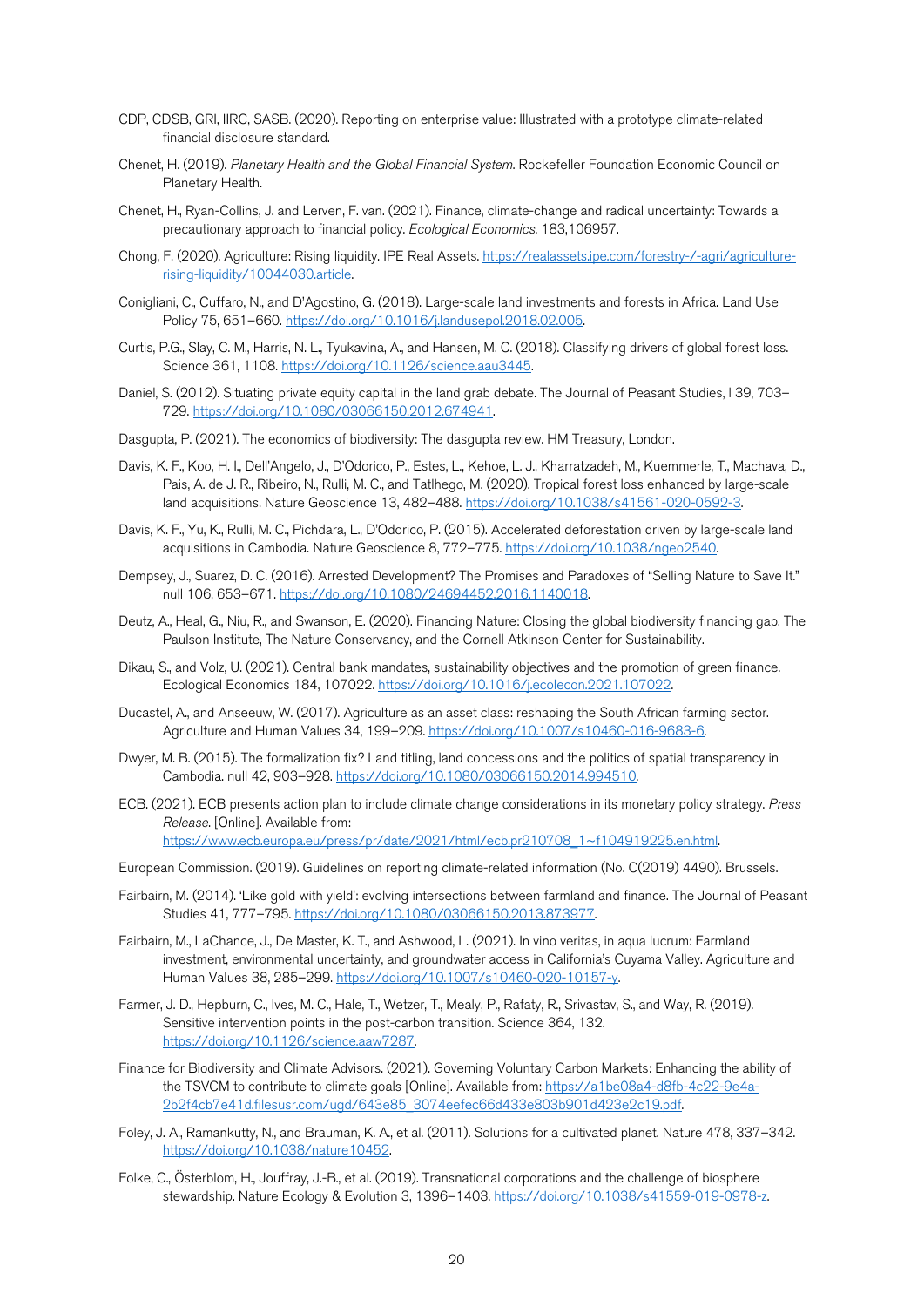- Galaz, V., Crona, B., Dauriach, A., Scholtens, B., and Steffen, W. (2018). Finance and the Earth system Exploring the links between financial actors and non-linear changes in the climate system. Global Environmental Change 53, 296–302. [https://doi.org/10.1016/j.gloenvcha.2018.09.008.](https://doi.org/10.1016/j.gloenvcha.2018.09.008)
- Galaz, V., Gars, J., Moberg, F., Nykvist, B., and Repinski, C. (2015). Why Ecologists Should Care about Financial Markets. Trends in Ecology & Evolution 30, 571-580. https://doi.org/10.1016/j.tree.2015.06.015.
- Genoud, C. (2018). Flex crops neverland: finding access to large-scale land investments? null 15, 685–701. [https://doi.org/10.1080/14747731.2018.1488655.](https://doi.org/10.1080/14747731.2018.1488655)
- Ghosh, J. (2010). The Unnatural Coupling: Food and Global Finance. Journal of Agrarian Change 10, 72–86. https://doi.org/10.1111/j.1471-0366.2009.00249.x.
- Gibbs, H. K., Ruesch, A. S., Achard, F., Clayton, M. K., Holmgren, P., Ramankutty, N., and Foley, J. A. (2010). Tropical forests were the primary sources of new agricultural land in the 1980s and 1990s. Proc Natl Acad Sci USA 107, 16732[. https://doi.org/10.1073/pnas.0910275107.](https://doi.org/10.1073/pnas.0910275107)
- Gibson, L., Lee, T. M., Koh, L. P., et al. (2011). Primary forests are irreplaceable for sustaining tropical biodiversity. Nature 478, 378–381. [https://doi.org/10.1038/nature10425.](https://doi.org/10.1038/nature10425)
- Giger, M., Eckert, S., and Lay, J. (2021). Large-scale land acquisitions, agricultural trade, and zoonotic diseases: Overlooked links. One Earth 4, 605–608. [https://doi.org/10.1016/j.oneear.2021.04.020.](https://doi.org/10.1016/j.oneear.2021.04.020)
- Giovannetti, G., and Ticci, E. (2016). Determinants of biofuel-oriented land acquisitions in Sub-Saharan Africa. Renewable and Sustainable Energy Reviews 54, 678–687. [https://doi.org/10.1016/j.rser.2015.10.008.](https://doi.org/10.1016/j.rser.2015.10.008)
- Grass, I., Kubitza, C., Krishna, V. V., Corre, M. D., et al. (2020). Trade-offs between multifunctionality and profit in tropical smallholder landscapes. Nature Communications 11, 1186. https://doi.org/10.1038/s41467-020-15013-5.
- Gros, D. (2020). The Dangerous Allure of Green Central Banking. Project Syndicate.
- Hache, F. (2019a). 50 Shades of Green: The Fallacy of Environmental Markets (Policy Report). Green Finance Observatory.
- Hache, F. (2019b). *50 Shades of Green: The rise of natural capital markets and sustainable finance. Part 1: Carbon* [Online]. Green Finance Observatory. Available from[: https://greenfinanceobservatory.org/wp](https://greenfinanceobservatory.org/wp-content/uploads/2019/03/50-shades-carbon-final.pdf)[content/uploads/2019/03/50-shades-carbon-final.pdf.](https://greenfinanceobservatory.org/wp-content/uploads/2019/03/50-shades-carbon-final.pdf)
- HighQuest Partners. (2010). Private Financial Sector Investment in Farmland and Agricultural Infrastructure (OECD Food, Agriculture and Fisheries Papers No. No. 33). OECD, Paris.
- Humphreys, J., Solomon, A., and Tumusiime, E. (2013). US Investment in Large-Scale Land Aquisitions in Low- and Middle Income Countries. Oxfam, Washington, D.C.
- IPBES. (2019). The global assessment report on Biodiveristy and Ecosytem Services: Summary for Policymakers. Intergovernmental Science-Policy Platform on Biodiversity and Ecosystem Services (IPBES).
- Isakson, S.R. (2014a). Food and finance: The financial transformation of agro-food supply chains. The Journal of Peasant Studies 41, 749–775.
- Isakson, S.R. (2014b). Food and finance: the financial transformation of agro-food supply chains. null 41, 749–775. [https://doi.org/10.1080/03066150.2013.874340.](https://doi.org/10.1080/03066150.2013.874340)
- Ives, C. D., and Bekessy, S. A. (2015). The ethics of offsetting nature. Frontiers in Ecology and the Environment 13, 568–573. [https://doi.org/10.1890/150021.](https://doi.org/10.1890/150021)
- Kastner, T., Rivas, M. J. I., Koch, W., and Nonhebel, S. (2012). Global changes in diets and the consequences for land requirements for food. Proc Natl Acad Sci USA 109, 6868. [https://doi.org/10.1073/pnas.1117054109.](https://doi.org/10.1073/pnas.1117054109)
- Kedward, K., Ryan-Collins, J., and Chenet, H. (2021). Understanding the financial risks of nature loss: exploring policy options for financial authorities (No. 115), SUERF Policy Briefs. SUERF: The European Money and Finance Forum.
- Kedward, K., Ryan-Collins, J., and Chenet, H. (2020). Managing nature-related financial risks: a precautionary policy approach for central banks and financial supervisors. (Working Paper No. IIPP WP 2020-09). UCL Institute for Innovation and Public Purpose.
- Kremen, C., Iles, A., and Bacon, C. (2012). Diversified Farming Systems: An Agroecological, Systems-Based Alternative to Modern Industrial Agriculture. Ecology and Society 17.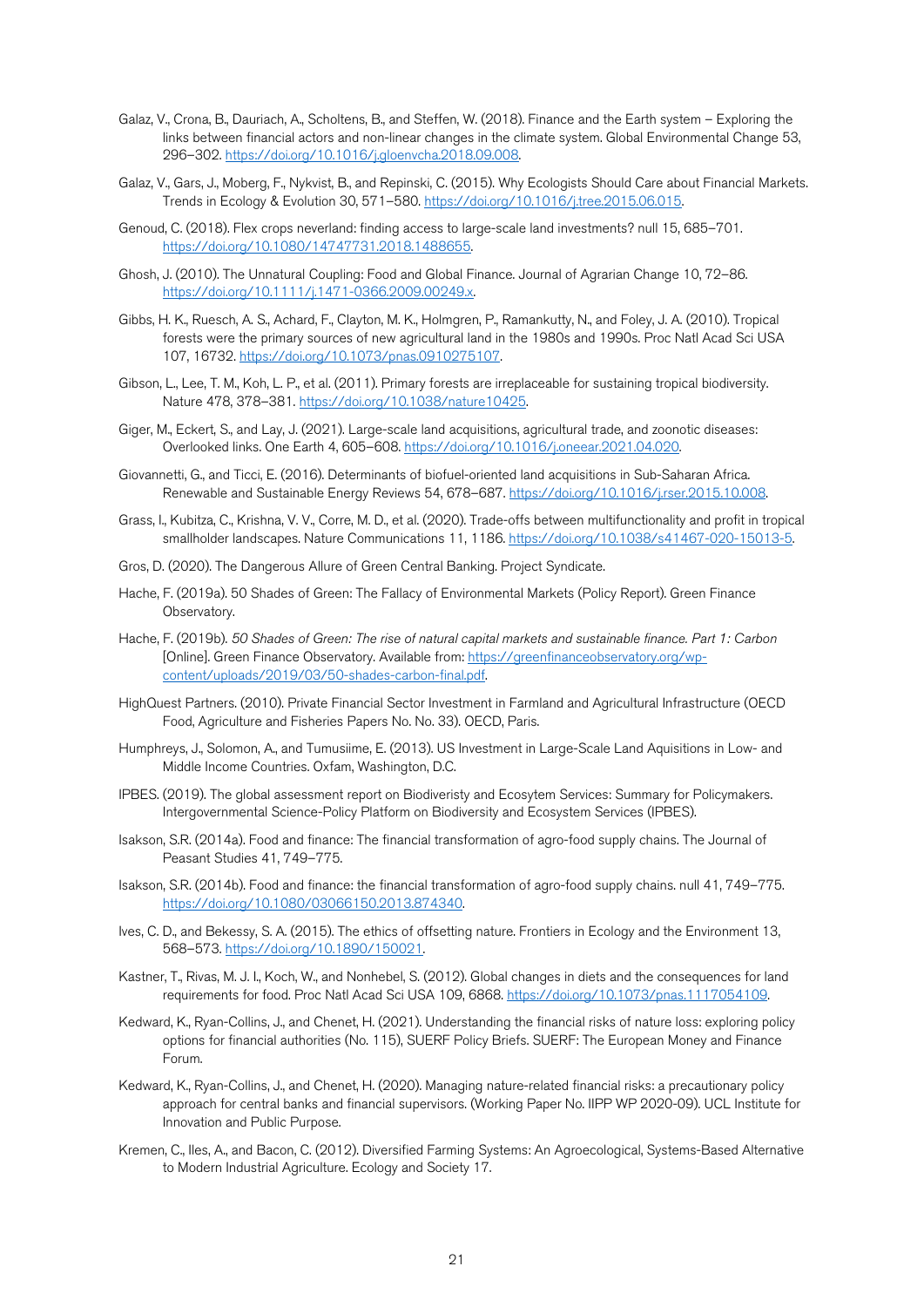- Lammerant, J., Müller, L., and Kisielewicz, J. (2018). Critical assessment of assessment of biodiversity biodiversity accounting accounting approaches for approaches for businesses businesses and financial institutions. European Commission and Business @ Biodiversity.
- Laurent, A., and Owsianiak, M. (2017). Potentials and limitations of footprints for gauging environmental sustainability. Current Opinion in Environmental Sustainability 25, 20–27. [https://doi.org/10.1016/j.cosust.2017.04.003.](https://doi.org/10.1016/j.cosust.2017.04.003)
- Lenton, T. M. (2013). Environmental tipping points. Annual Review of Environment and Resources 38, 1–29.
- Lenzen, M., Moran, D., Kanemoto, K., Foran, B., Lobefaro, L., and Geschke, A. (2012). International trade drives biodiversity threats in developing nations. Nature 486, 109-112. https://doi.org/10.1038/nature11145.
- Lindenmayer, D. B., Crane, M., Evans, M. C., Maron, M., Gibbons, P., Bekessy, S., and Blanchard, W. (2017). The anatomy of a failed offset. Biological Conservation 210, 286–292.
- Liu, J., Hull, V., Luo, J., Yang, W., and Wei, L. (2015). Multiple telecouplings and their complex interrelationships. Ecology and Society 2, 44.
- Mace, G. M., Reyers, B., Alkemade, R., et al. (2014). Approaches to defining a planetary boundary for biodiversity. Global Environmental Change 28, 289–297. [https://doi.org/10.1016/j.gloenvcha.2014.07.009.](https://doi.org/10.1016/j.gloenvcha.2014.07.009)
- Marques, A., Robuchon, M., Hellweg, S., et al. (2021). A research perspective towards a more complete biodiversity footprint: a report from the World Biodiversity Forum. The International Journal of Life Cycle Assessment 26, 238–243. [https://doi.org/10.1007/s11367-020-01846-1.](https://doi.org/10.1007/s11367-020-01846-1)
- May, J., Hobbs, R. J., and Valentine, L. E. (2017). Are offsets effective? An evaluation of recent environmental offsets in Western Australia. Biological Conservation 206, 249-257. https://doi.org/10.1016/j.biocon.2016.11.038.
- McKinsey, World Economic Forum. (2021). Nature and Net Zero. Available from: http://www3.weforum.org/docs/WEF\_Consultation\_Nature\_and\_Net\_Zero\_2021.pdf.
- Mechiche-Alami, A., Piccardi, C., Nicholas, K. A., and Seaquist, J. W. (2019). Transnational land acquisitions beyond the food and financial crises. Environmental Research Letters 14, 084021[. https://doi.org/10.1088/1748-](https://doi.org/10.1088/1748-9326/ab2e4b) [9326/ab2e4b.](https://doi.org/10.1088/1748-9326/ab2e4b)
- Mechiche-Alami, A., Yagoubi, J., and Nicholas, K. A. (2021). Agricultural land acquisitions unlikely to address the food security needs of African countries. World Development 141, 105384. [https://doi.org/10.1016/j.worlddev.2020.105384.](https://doi.org/10.1016/j.worlddev.2020.105384)
- Messerli, P., Giger, M., Dwyer, M. B., Breu, T., and Eckert, S. (2014). The geography of large-scale land acquisitions: Analysing socio-ecological patterns of target contexts in the global South. Applied Geography 53, 449–459. [https://doi.org/10.1016/j.apgeog.2014.07.005.](https://doi.org/10.1016/j.apgeog.2014.07.005)
- Moilanen, A., and Kotiaho, J. (2018). Planning biodiversity offsets: twelve operationally important decisions. Nordic Council of Ministers.
- Murphy, S. (2006). Concentrated Market Power and Agricultural Trade (Ecofair Trade Dialogue Discussion Paper).
- Murphy, S., Burch, D., and Clapp, J. (2012). Cereal Secrets: The world's largest grain traders and global agriculture (Oxfam Research Reports). OXFAM.
- NGFS. (2021). Biodiversity and financial stability: exploring the case for action (Occasional Paper). Network for Greening the Financial System.
- Oberlack, C., Tejada, L., Messerli, P., Rist, S., and Giger, M. (2016). Sustainable livelihoods in the global land rush? Archetypes of livelihood vulnerability and sustainability potentials. Global Environmental Change 41, 153–171. [https://doi.org/10.1016/j.gloenvcha.2016.10.001.](https://doi.org/10.1016/j.gloenvcha.2016.10.001)
- OECD. (2016). *Biodiversity Offsets: Effective Design and Implementation* [Online]. OECD. Available from: [https://www.oecd.org/env/biodiversity-offsets-9789264222519-en.htm.](https://www.oecd.org/env/biodiversity-offsets-9789264222519-en.htm)
- Ouma, S. (2020). Farming as Financial Asset: Global Finance and the Making of Institutional Landscapes. Agenda Publishing, Newcastle.
- Ouma, S. (2014). Situating global finance in the Land Rush Debate: A critical review. Geoforum 57, 162–166. [https://doi.org/10.1016/j.geoforum.2014.09.006.](https://doi.org/10.1016/j.geoforum.2014.09.006)
- Peña-Lévano, L.M., Taheripour, F., and Tyner, W.E. (2019). Climate Change Interactions with Agriculture, Forestry Sequestration, and Food Security. Environmental and Resource Economics 74, 653–675. [https://doi.org/10.1007/s10640-019-00339-6.](https://doi.org/10.1007/s10640-019-00339-6)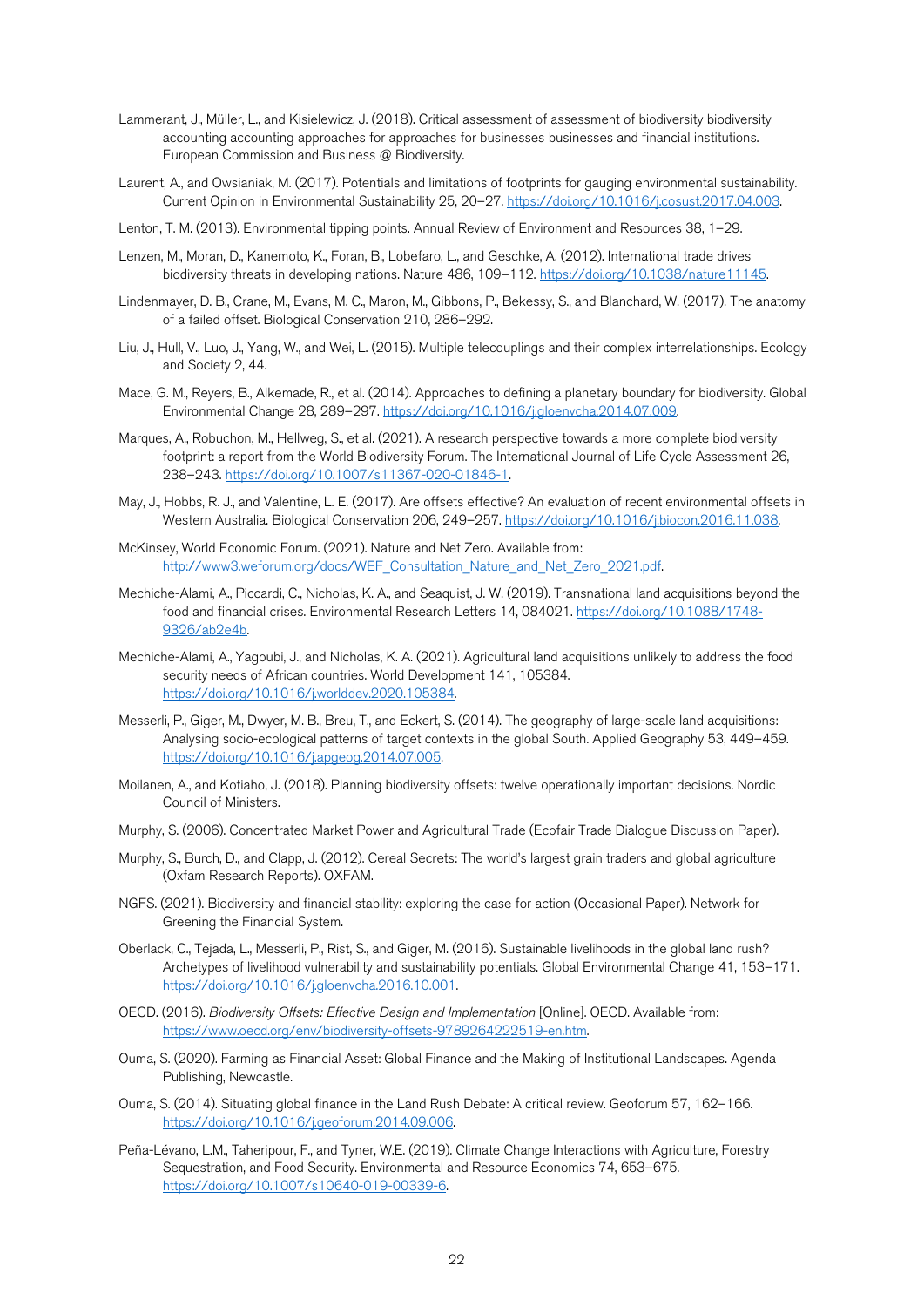- Pendrill, F., Persson, U. M., Godar, J., and Kastner, T. (2019). Deforestation displaced: trade in forest-risk commodities and the prospects for a global forest transition. Environmental Research Letters 14, 055003.
- Portfolio Earth. (2020). Bankrolling Extinction: The Banking Sector's Role in the Global Biodiversity Crisis.
- PRI, (2021). ESG incorporation in securitised products: The challenges ahead. Principles for Responsible Investment, UNEP Finance Initiative, UN Global Compact.
- PWC. (2010). *Biodiversity offsets and the mitigation hierarchy: a review of current application in the banking sector* [Online]. Available from: [https://www.unepfi.org/fileadmin/documents/biodiversity\\_offsets.pdf.](https://www.unepfi.org/fileadmin/documents/biodiversity_offsets.pdf)
- Rudel, T. K., Schneider, L., Uriarte, M., et al. (2009). Agricultural intensification and changes in cultivated areas, 1970– 2005. Proc Natl Acad Sci USA 106, 20675. [https://doi.org/10.1073/pnas.0812540106.](https://doi.org/10.1073/pnas.0812540106)
- Rulli, M.C., and D'Odorico, P. (2014). Food appropriation through large scale land acquisitions. Environmental Research Letters 9, 064030. [https://doi.org/10.1088/1748-9326/9/6/064030.](https://doi.org/10.1088/1748-9326/9/6/064030)
- Ryan-Collins, J. (2019). Beyond voluntary disclosure: why a "market-shaping" approach to financial regulation is needed to meet the challenge of climate change (SUERF Policy Note No. Issue No. 61). SUERF: The European Money and Finance Forum.
- Salerno, T. (2014). Capitalising on the financialisation of agriculture: Cargill's land investment techniques in the Philippines. null 35, 1709–1727. [https://doi.org/10.1080/01436597.2014.971567.](https://doi.org/10.1080/01436597.2014.971567)
- Schmidt, J. J., Matthews, N. (2018). From state to system: Financialization and the water-energy-food-climate nexus. Geoforum 91, 151–159.
- Scholtens, B. (2017). Why Finance Should Care about Ecology. Trends in Ecology & Evolution 32, 500–505. [https://doi.org/10.1016/j.tree.2017.03.013.](https://doi.org/10.1016/j.tree.2017.03.013)
- Schreiber, P., Pinson, L., and Can Ileri, E. (2020). *In the shadows: who is opposing the EU taxonomy for polluting activities* [Online]. Reclaim Finance. Available from: [https://reclaimfinance.org/site/wp](https://reclaimfinance.org/site/wp-content/uploads/2020/12/Report-In-the-shadows-Who-is-opposing-a-taxonomy-for-polluting-activities-Reclaim-Finance.pdf)[content/uploads/2020/12/Report-In-the-shadows-Who-is-opposing-a-taxonomy-for-polluting-activities-](https://reclaimfinance.org/site/wp-content/uploads/2020/12/Report-In-the-shadows-Who-is-opposing-a-taxonomy-for-polluting-activities-Reclaim-Finance.pdf)[Reclaim-Finance.pdf.](https://reclaimfinance.org/site/wp-content/uploads/2020/12/Report-In-the-shadows-Who-is-opposing-a-taxonomy-for-polluting-activities-Reclaim-Finance.pdf)
- Schumpeter, J. A. (1934). The theory of economic development: an inquiry into profits, capital, credit, interest, and the business cycle, Social science classics series. Transaction Books, New Brunswick, N.J.
- Sharpe, S., and Lenton, T. M. (2021). Upward-scaling tipping cascades to meet climate goals: plausible grounds for hope. Climate Policy 1-13. https://doi.org/10.1080/14693062.2020.1870097.
- Sigles Robert, J., and Tayleur, C. (2020). Combating deforestation linked to the soy industry: The role of traders and banks involved in the Brazil-China soy supply chain. University of Cambridge Institute for Sustainability Leadership, Business & Nature.
- Sloan, S., and Sayer, J. A. (2015). Forest Resources Assessment of 2015 shows positive global trends but forest loss and degradation persist in poor tropical countries. Forest Ecology and Management 352, 134–145. [https://doi.org/10.1016/j.foreco.2015.06.013.](https://doi.org/10.1016/j.foreco.2015.06.013)
- Snyder, P. K., Delire, C., and Foley, J. A. (2004). Evaluating the influence of different vegetation biomes on the global climate. Climate Dynamics 23, 279-302. https://doi.org/10.1007/s00382-004-0430-0.
- Spash, C. L. (2015). Bulldozing biodiversity: The economics of offsets and trading-in Nature. *Biological Conservation*. 192, pp.541–551.
- Spash, C. L., Hache, F. (2021). The Dasgupta Review deconstructed: an exposé of biodiversity economics. null 1–24. [https://doi.org/10.1080/14747731.2021.1929007.](https://doi.org/10.1080/14747731.2021.1929007)
- Steffen, W., Rockström, J., Richardson, K., et al. (2018). Trajectories of the Earth System in the Anthropocene. Proc Natl Acad Sci USA 115, 8252[. https://doi.org/10.1073/pnas.1810141115.](https://doi.org/10.1073/pnas.1810141115)
- Suttor-Sorel, L., and Hercelin, N. (2020). Nature's Return Embedding environmental goals at the heart of economic and financial decision-making. Finance Watch.
- Svartzman, R., Espagne, E., Gauthey, J., Hadji-Lazaro, P., Salin, M., Allen, T., Berger, J., Calas, J., Godin, A., and Vallier, A. (2021). A "Silent Spring" for the Financial System? Exploring Biodiversity-Related Financial Risks in France (Working Paper No. 826). Banque de France.
- Tamburini, G., Bommarco, R., Wanger, T., Kremen, C., van der Heijden, M., Liebman, M., and Hallin, S. (2020). Agricultural diversification promotes multiple ecosystem services without compromising yield. Science Advances 6. [https://doi.org/10.1126/sciadv.aba1715.](https://doi.org/10.1126/sciadv.aba1715)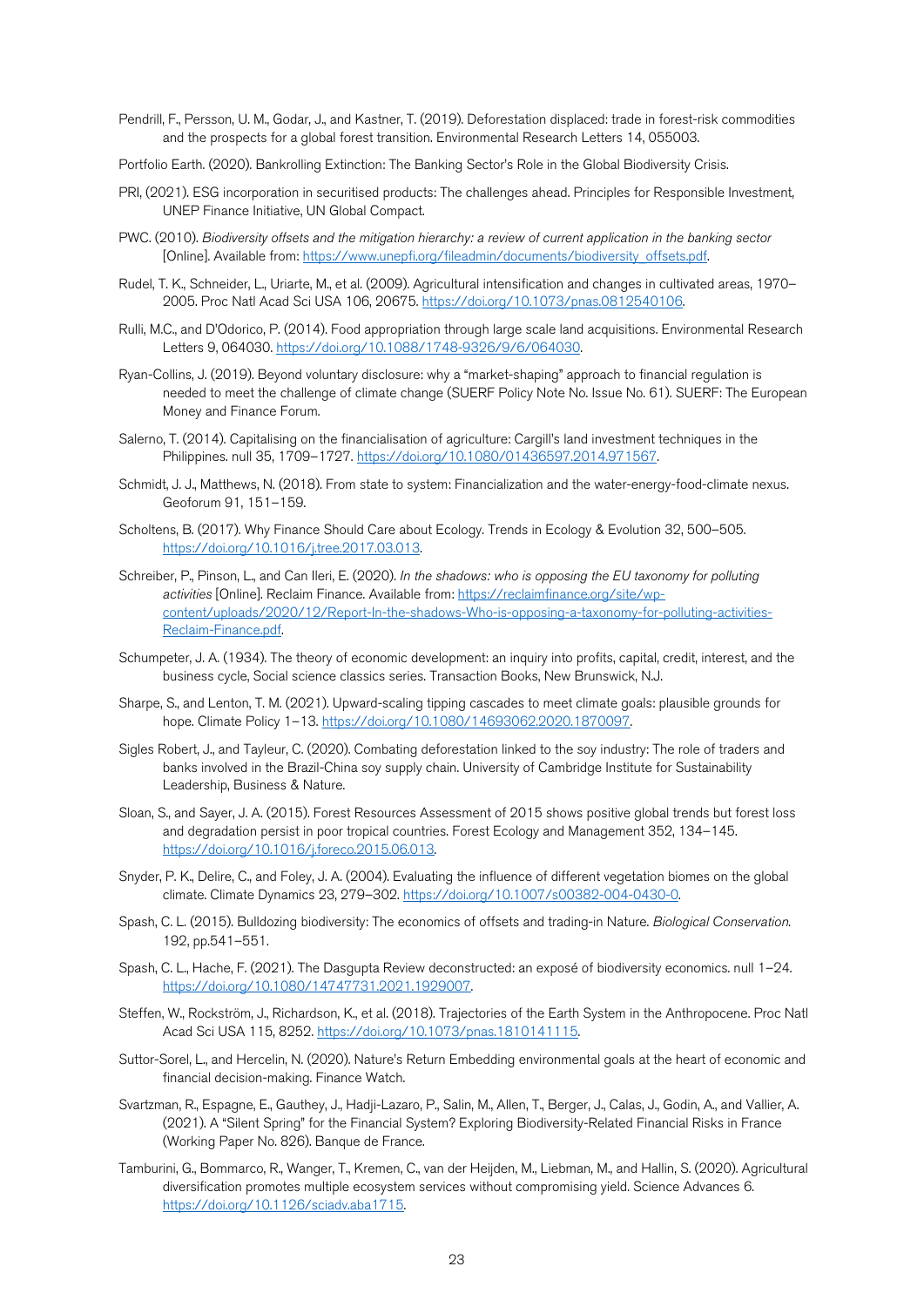- The Nature Conservancy. (2019). Investing in Nature: Private finance for nature-based resilience. Available from: [https://www.nature.org/content/dam/tnc/nature/en/documents/TNC-INVESTING-IN-](https://www.nature.org/content/dam/tnc/nature/en/documents/TNC-INVESTING-IN-NATURE_Report_01.pdf)NATURE\_Report\_01.pdf.
- Thompson, J., Millstone, E., Scoones, I., Ely, A., Marshall, F., Shah, E., and Stagl, S. (2007). Agri-food System Dynamics: pathways to sustainability in an era of uncertainty (STEPS Working Paper No. 4). STEPS Centre, Institute of Development Studies, University of Sussex.
- TNFD. (2021). Nature in Scope: A summary of the proposed scope, governance, work plan, communication and resourcing plan of the TNFD. Taskforce on Nature-related Financial Disclosures.
- TSVCM. (2021). Scaling Voluntary Carbon Markets: Phase II Report [Online]. Taskforce on Scaling Voluntary Carbon Markets. Available from[: https://www.iif.com/Portals/1/Files/TSVCM\\_Phase\\_2\\_Report.pdf.](https://www.iif.com/Portals/1/Files/TSVCM_Phase_2_Report.pdf)
- Turvey, C. G. (2017). Historical developments in agricultural finance and the genesis of America's farm credit system. Agricultural Finance Review 77, 4–21. [https://doi.org/10.1108/AFR-09-2016-0076.](https://doi.org/10.1108/AFR-09-2016-0076)
- UNEP. (2021). *State of Finance for Nature: Tripling investments in nature-based solutions by 2030* [Online]. United Nations Environment Programme. Available from[: https://www.unep.org/resources/state-finance-nature.](https://www.unep.org/resources/state-finance-nature)
- UNEP-WCMC. (2020). Beyond "Business as Usual": Biodiversity Targets and Finance. Managing biodiversity risks across business sectors. UN Environment Programe World Conservation Monitoring Centre.
- Unruh, G.C. (2000). Understanding carbon lock-in. Energy Policy 28, 817–830. [https://doi.org/10.1016/S0301-](https://doi.org/10.1016/S0301-4215(00)00070-7) [4215\(00\)00070-7.](https://doi.org/10.1016/S0301-4215(00)00070-7)
- Van Toor, J., Piljic, D., and Schellekens, G. (2020). Indebted to nature Exploring biodiversity risks for the Dutch financial sector. De Nederlandsche Bank.
- Varoufakis, Y., and Adler, D. (2020). The EU's green deal is a colossal exercise in greenwashing. *The Guardian*.
- Watson, J. E., Shanahan, D. F., Di Marco, M., Allan, J., Laurance, W. F., Sanderson, E. W., Mackey, B., and Venter, O. (2016). Catastrophic declines in wilderness areas undermine global environment targets. Current Biology 26, 2929–2934.
- West, P., Gerber J. S., Engstrom P. M., et al. (2014). Leverage points for improving global food security and the environment. Science 345, 325–328. [https://doi.org/10.1126/science.1246067.](https://doi.org/10.1126/science.1246067)
- Wijeratna, A., Chandrasekaran, K., and Lowe, S. (2014). What's Your Pension Funding? How UK Institutional Investors Finance the Global Land Grab. Friends of the Earth, London.
- Wilting, H. C., Schipper, A. M., Bakkenes, M., Meijer, J. R., and Huijbregts, M. A. J. (2017). Quantifying Biodiversity Losses Due to Human Consumption: A Global-Scale Footprint Analysis. Environ. Sci. Technol. 51, 3298–3306. [https://doi.org/10.1021/acs.est.6b05296.](https://doi.org/10.1021/acs.est.6b05296)
- Zu Ermgassen, S.O.S.E., Baker, J., Griffiths, R. A., Strange, N., Struebig, M. J., and Bull, J. W. (2019). The ecological outcomes of biodiversity offsets under "no net loss" policies: A global review. Conservation Letters 12, e12664. [https://doi.org/10.1111/conl.12664.](https://doi.org/10.1111/conl.12664)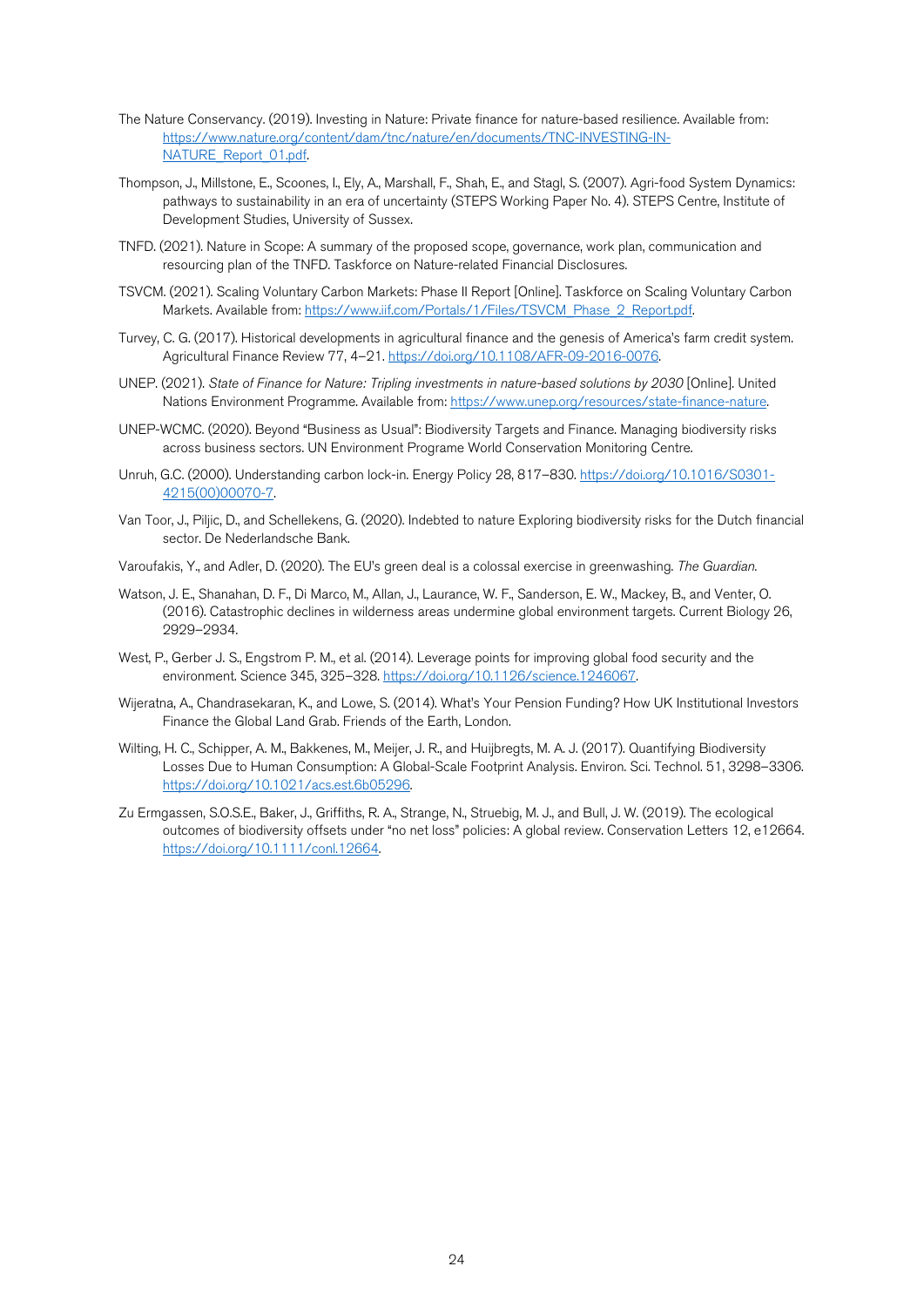#### The IIPP Working Paper series and Policy Reports

IIPP WP 2017-01 [Mission-Oriented innovation policy: Challenges and opportunities.](https://www.ucl.ac.uk/bartlett/public-purpose/publications/2017/oct/mission-oriented-innovation-policy-challenges-and-opportunities) Mariana Mazzucato.

- IIPP WP 2017-02 [Thinking about technology policy: 'Market Failures' versus 'Innovation systems'.](https://www.ucl.ac.uk/bartlett/public-purpose/publications/2017/nov/thinking-about-technology-policy-market-failures-versus-innovation-systems) Richard R Nelson.
- IIPP WP 2017-03 Technological capacity in the public sector: the Case of Estonia. Veiko Lember, Rainer Kattel, Piret Tõnurist.
- IIPP WP 2017-04 [Rethinking value in health Innovation: From mystification towards prescriptions.](https://www.ucl.ac.uk/bartlett/public-purpose/research/publications/) Mariana Mazzucato, Victor Roy.
- IIPP WP 2017-05 [Patient strategic finance: Opportunities for state investment banks in the UK.](https://www.ucl.ac.uk/bartlett/public-purpose/wp2017-05) Mariana Mazzucato, Laurie Macfarlane.
- IIPP WP 2018-01 State investment banks and patient finance: An international comparison, Laurie Macfarlane, Mariana Mazzucato.
- IIPP WP 2018-02 [Putting austerity to bed: Technical progress, aggregate demand and the supermultiplier.](https://www.ucl.ac.uk/bartlett/public-purpose/publications/2018/jan/putting-austerity-bed-technical-progress-aggregate-demand-and-supermultiplier) Matteo Deleidi, Mariana Mazzucato.

IIPP WP 2018-03 [The bit and the rainforest: Towards the evolutionary theory of policy capacity.](http://www.ucl.ac.uk/bartlett/public-purpose/wp2018-03) Erkki Karo, Rainer Kattel

- IIPP WP 2018-04 [Financing green growth.](https://www.ucl.ac.uk/bartlett/public-purpose/publications/2018/jun/financing-green-growth) Semieniuk Gregor, Mariana Mazzucato.
- IIPP WP 2018-05 [Mission-oriented innovation policy and dynamic capabilities in the public sector.](https://www.ucl.ac.uk/bartlett/public-purpose/publications/2018/jul/mission-oriented-innovation-policy-and-dynamic-capabilities-public-sector) Rainer Kattel, Mariana Mazzucato.
- IIPP WP 2018-06 [The economics of change: Policy and appraisal for missions, market shaping and public purpose.](http://www.ucl.ac.uk/bartlett/public-purpose/wp2018-06) Rainer Kattel, Mariana Mazzucato, Josh Ryan-Collins, Simon Sharpe.
- IIPP WP 2018-07 [Movements with missions make markets.](https://www.ucl.ac.uk/bartlett/public-purpose/wp2018-07) Charles Leadbeater.
- IIPP WP 2018-08 Bringing the helicopter to ground: A historical review of fiscal-monetary coordination to support economic [growth in the 20th century.](https://www.ucl.ac.uk/bartlett/public-purpose/wp2018-08) Josh Ryan-Collins, Frank van Lerven.
- IIPP WP 2018-09 [Estonia's digital transformation: Mission mystique and the hiding hand.](https://www.ucl.ac.uk/bartlett/public-purpose/publications/2018/sep/estonias-digital-transformation-mission-mystique-and-hiding-hand) Rainer Kattel, Ines Mergel.
- IIPP WP 2018-10 [The people's prescription: Re-imagining health innovation to deliver public health.](https://www.ucl.ac.uk/bartlett/public-purpose/publications/2018/oct/peoples-prescription) UCL Institute for Innovation and Public Purpose, Stop Aids, Just Treatment, Global Justice Now.
- IIPP WP 2018-11 Credit where it's due: A historical, theoretical and empirical review of credit guidance policies in the 20th [century.](https://www.ucl.ac.uk/bartlett/public-purpose/publications/2018/nov/credit-where-its-due) Dirk Bezemer, Josh Ryan-Collins, Frank van Lerven and Lu Zhang.
- IIPP WP 2019-01 [Supermultiplier, innovation and the ecosystem: A stock-flow dynamic model.](https://www.ucl.ac.uk/bartlett/public-purpose/publications/2019/jan/supermultiplier-innovation-and-ecosystem) Matteo Deleidi, Riccardo Pariboni, Marco Veronese Passarella.
- IIPP WP 2019-02 [A mission-oriented framework for the Scottish National Investment Bank.](https://www.ucl.ac.uk/bartlett/public-purpose/publications/2019/mar/mission-oriented-framework-scottish-national-investment-bank) Mariana Mazzucato, Laurie Macfarlane.
- IIPP WP 2019-03 [A framework for mission-oriented innovation policy roadmapping for the SDGs.](https://www.ucl.ac.uk/bartlett/public-purpose/wp2019-03) Mariana Mazzucato, Laurie Macfarlane.
- IIPP WP 2019-04 [A Mission-Oriented UK Industrial Strategy.](https://www.ucl.ac.uk/bartlett/public-purpose/news/2019/may/mission-oriented-uk-industrial-strategy-report-sets-out-innovative-approach-grand) UCL Commission for Mission-Oriented Innovation and Industrial Strategy (MOIIS).
- IIPP WP 2019-05 [Putting value creation back into 'public value': From market fixing to market shaping.](https://www.ucl.ac.uk/bartlett/public-purpose/publications/2019/jun/putting-value-creation-back-public-value-market-fixing-market-shaping) Mariana Mazzucato, Josh Ryan-Collins.
- IIPP WP 2019-06 [The macroeconomic impact of government innovation policies: A quantitative assessment.](https://www.ucl.ac.uk/bartlett/public-purpose/wp2019-06) Matteo Deleidi, Vicenzo De Lipsis, Mariana Mazzucato, Josh Ryan-Collins, Paolo Agnolucci.
- IIPP WP 2019-07 [Financial and legal barriers to the creation and operation of a British national investment bank.](https://www.ucl.ac.uk/bartlett/public-purpose/wp2019-07) Rob Calvert Jump, Natalya Naqvi.
- IIPP WP 2019-08 [Public investment fiscal multipliers: An empirical assessment for European countries.](https://www.ucl.ac.uk/bartlett/public-purpose/wp2019-08) Matteo Deleidi, Francesca Iafrate, Enrico Sergio Levrero.
- IIPP WP 2019-09 [Socialising the risks and rewards of public investments: Economic, policy and legal issues.](https://www.ucl.ac.uk/bartlett/public-purpose/wp2019-09) Andrea Laplane, Mariana Mazzucato.
- IIPP WP 2019-10 Neither crowding in nor out: Public direct investment mobilising private investment into renewable electricity [projects.](https://www.ucl.ac.uk/bartlett/public-purpose/wp2019-10) Matteo Deleidi, Mariana Mazzucato, Gregor Semieniuk.
- IIPP WP 2019-11 [Social structures of accumulation in Greece, 1980-2014.](https://www.ucl.ac.uk/bartlett/public-purpose/wp2019-11) Angeliki Papadopoulou, Giorgos Gouzoulis.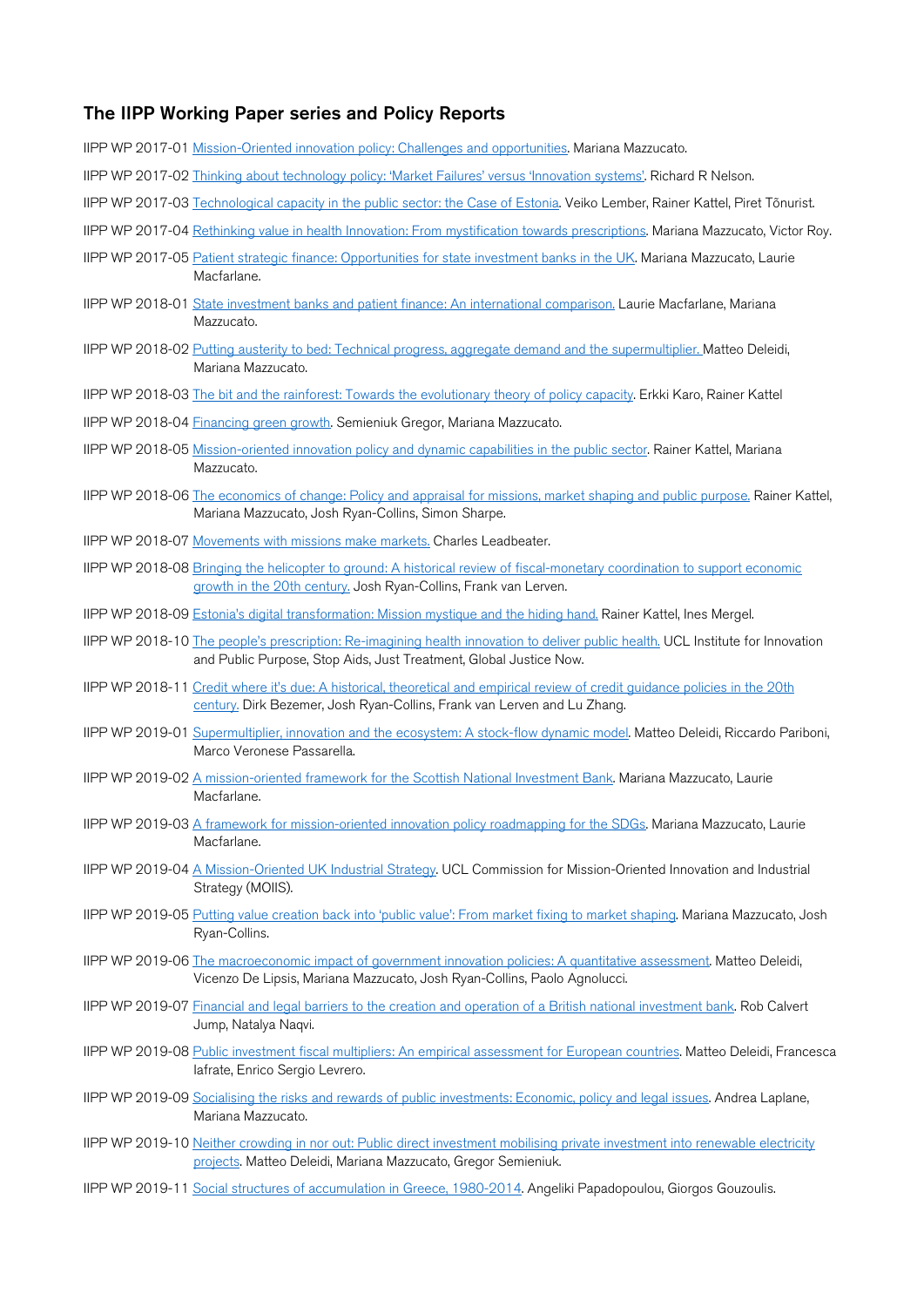- IIPP WP 2019-12 [Innovation bureaucracies: How agile stability creates the entrepreneurial state.](https://www.ucl.ac.uk/bartlett/public-purpose/wp2019-12)  Rainer Kattel, Wolfgang Drechsler, Erkki Karo.
- IIPP WP 2019-13 [Climate-related financial policy in a world of radical uncertainty: Towards a precautionary approach.](https://www.ucl.ac.uk/bartlett/public-purpose/wp2019-13)  Hugues Chenet, Josh Ryan-Collins, Frank van Lerven.
- IIPP WP 2020-01 [The public economy: Understanding government as a producer.](https://www.ucl.ac.uk/bartlett/public-purpose/publications/2020/jan/public-economy-understanding-government-producer) June Sekera.
- IIPP WP 2020-02 [The entrepreneurial \(welfare\) state? Tackling social issues through challenge prizes.](https://www.ucl.ac.uk/bartlett/public-purpose/wp2020-02) Ville Takala, Emma Nordbäck and Tuukka Toivonen.
- IIPP WP 2020-03 [Determinants of income shares and the stable middle in post-socialist China.](https://www.ucl.ac.uk/bartlett/public-purpose/wp2020-03) Giorgos Gouzoulis, Collin Constantine.
- IIPP WP 2020-04 [Industrial policy: A long-term perspective and overview of theoretical arguments](https://www.ucl.ac.uk/bartlett/public-purpose/wp2020-04) Erik S. Reinert.
- IIPP WP 2020-05 [Gig work at the base of the pyramid: considering dependence and control.](https://www.ucl.ac.uk/bartlett/public-purpose/wp2020-06) Kate Roll.
- IIPP WP 2020-06 [Deindustrialisation reconsidered: Structural shifts and sectoral heterogeneity.](https://www.ucl.ac.uk/bartlett/public-purpose/publications/2020/jul/deindustrialisation-reconsidered-structural-shifts-and-sectoral-heterogeneity) Fiona Tregenna, Antonio Andreoni.
- IIPP WP 2020-07 [Upward-scaling tipping cascades to meet climate goals: Plausible grounds for hope.](https://www.ucl.ac.uk/bartlett/public-purpose/publications/2020/jul/upward-scaling-tipping-cascades-meet-climate-goals-plausible-grounds-hope) Simon Sharpe, Timothy Lenton.
- IIPP WP 2020-08 [When homes earn more than jobs: the rentierization of the Australian housing market.](https://www.ucl.ac.uk/bartlett/public-purpose/wp2020-08) Josh Ryan-Collins, Cameron Murray.
- IIPP WP 2020-09 [Managing nature-related financial risks: a precautionary policy approach for central banks and financial](https://www.ucl.ac.uk/bartlett/public-purpose/wp2020-09)  [supervisors.](https://www.ucl.ac.uk/bartlett/public-purpose/wp2020-09) Katie Kedward, Josh Ryan-Collins, Hugues Chenet.
- IIPP WP 2020-10 [Welfare 5.0: Why we need a social revolution and how to make it happen.](https://www.ucl.ac.uk/bartlett/public-purpose/wp2020-10) Hilary Cottam.
- IIPP WP 2020-11 [Public value and platform governance.](https://www.ucl.ac.uk/bartlett/public-purpose/wp2020-11) Mariana Mazzucato, Josh Entsminger, Rainer Kattel.
- IIPP WP 2020-12 [COVID-19 and public-sector capacity.](https://www.ucl.ac.uk/bartlett/public-purpose/wp2020-12) Mariana Mazzucato, Rainer Kattel.
- IIPP WP 2020-13 [Theorising and mapping modern economic rents.](https://www.ucl.ac.uk/bartlett/public-purpose/wp2020-13) Mariana Mazzucato, Josh Ryan-Collins, Giorgos Gouzoulis.
- IIPP WP 2020-14 [Missioni Italia.](https://www.ucl.ac.uk/bartlett/public-purpose/wp2020-13) Mariana Mazzucato.
- IIPP WP 2020-15 [Schumpeter, the entrepreneurial State and China.](https://www.ucl.ac.uk/bartlett/public-purpose/wp2020-15) Leonardo Burlamaqui.
- IIPP WP 2020-16 [Public wealth funds: Supporting economic recovery and sustainable growth.](https://www.ucl.ac.uk/bartlett/public-purpose/wp2020-16) Dag Detter, Stefan Fölster, Josh Ryan-Collins.
- IIPP WP 2020-17 [The EIB and the new EU missions framework.](https://www.ucl.ac.uk/bartlett/public-purpose/wp2020-17) Mariana Mazzucato, Olga Mikheeva.
- IIPP WP 2020-19 [Creating and measuring dynamic public value at the BBC.](https://www.ucl.ac.uk/bartlett/public-purpose/publications/2020/dec/creating-and-measuring-dynamic-public-value-bbc) Mariana Mazzucato, Rowan Conway, Eleonora Maria Mazzoli, Eva Knoll, Sarah Albala.
- IIPP WP 2020-20 [The entrepreneurial State and public options: socialising risks and rewards.](https://www.ucl.ac.uk/bartlett/public-purpose/wp2020-20) Mariana Mazzucato, Henry Lishi Li.
- IIPP WP 2020-21 [A market-shaping approach for the biopharmaceutical industry: governing innovation towards the public](https://www.ucl.ac.uk/bartlett/public-purpose/wp2020-21)  [interest.](https://www.ucl.ac.uk/bartlett/public-purpose/wp2020-21) Mariana Mazzucato, Henry Lishi Li.
- IIPP WP 2021/0[1 Dynamic capabilities in the public sector: The case of the UK's Government Digital Service.](https://www.ucl.ac.uk/bartlett/public-purpose/wp2021-01) Rainer Kattel, Ville Takala.
- IIPP WP 2021/02 [Innovations in development finance and conditioning factors: BNDES and the fostering of sustainability-related](https://www.ucl.ac.uk/bartlett/public-purpose/wp2021-02)  [industries in Brazil.](https://www.ucl.ac.uk/bartlett/public-purpose/wp2021-02) João Carlos Ferraz, Luma Ramos, Bruno Plattek.
- IIPP WP 2021/0[3 Deciding how to decide: Risk-opportunity analysis as a generalisation of cost-benefit analysis.](https://www.ucl.ac.uk/bartlett/public-purpose/wp2021-03) Michael Grubb, Matthew Ives, Florian Knobloch, Jean-Francois Mercure, Femke J. M. M. Nijsse, Hector Pollitt, Simon Sharpe, Jorge Vinuales.
- IIPP WP 2021/0[4 New economics of assistive technologies: A call for a](https://www.ucl.ac.uk/bartlett/public-purpose/wp2021-04) missions approach. Sarah Albala, Catherine Holloway, Victoria Austin, Rainer Kattel.
- IIPP WP 2021/0[5 Why ethics of quantification is needed now.](https://www.ucl.ac.uk/bartlett/public-purpose/wp2021-05) Andrea Saltelli, Antonio Andreoni, Wolfgang Drechsler, Jayati Ghosh, Rainer Kattel, Ingrid H. Kvangraven, Ismael Rafols, Erik S. Reinert, Andy Stirling, Ting Xu.
- IIPP WP 2021/0[6 A dynamic theory of public banks \(and why it matters\). T](https://www.ucl.ac.uk/bartlett/public-purpose/wp2021-06)homas Marois.
- IIPP WP 2021/0[7 Altered States: Cartesian and Ricardian dreams.](https://www.ucl.ac.uk/bartlett/public-purpose/wp2021-07) Erik S. Reinert, Monica di Fiore, Andrea Saltelli, Jerome R. Ravetz.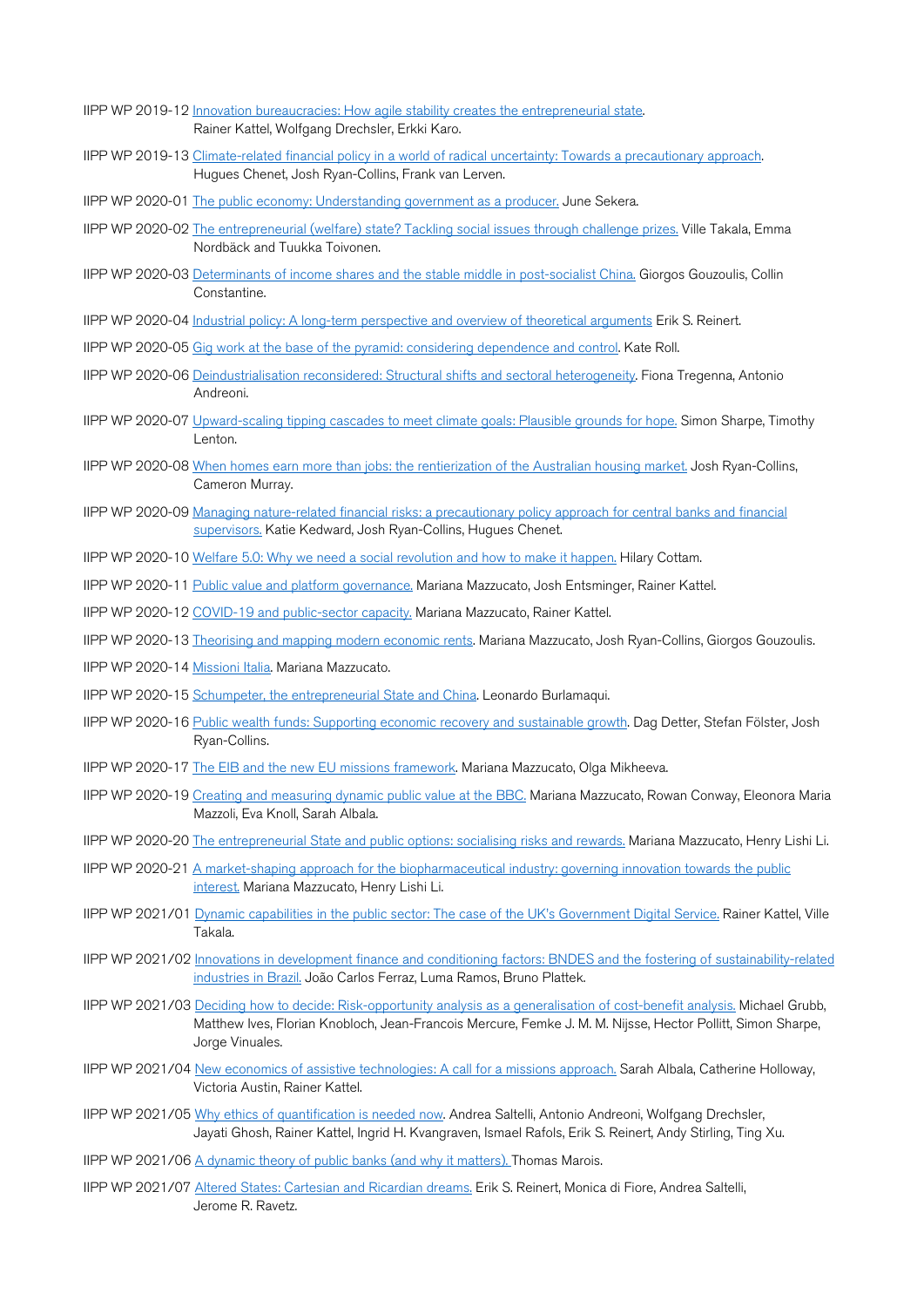- IIPP WP 2021/08 Lessons from the past 21<sup>st</sup> century systems of state-owned enterprises: The case of Italy's IRI in the 1930s. Simone Gasperin.
- IIPP WP 2021/0[9 Building state capacities and dynamic capabilities to drive social and economic development: The case of](https://www.ucl.ac.uk/bartlett/public-purpose/wp2021-09)  [South Africa.](https://www.ucl.ac.uk/bartlett/public-purpose/wp2021-09) Mariana Mazzucato, Mzukisi Qobo, Rainer Kattel.
- IIPP WP 2021/1[0 Mission-oriented policies and the "Entrepreneurial State" at work: An agent-based exploration.](https://www.ucl.ac.uk/bartlett/public-purpose/wp2021-10) Giovanni Dosi, Francesco Lamperti, Mariana Mazzucato, Mauro Napoletano, Andrea Roventini.
- IIPP WP 2021/11 [Heterogenous investors, scale economies & the commercialisation of innovative renewable energy.](https://www.ucl.ac.uk/bartlett/public-purpose/wp2021-11) Gregor Semieniuk, José Alejandro Coronado, Mariana Mazzucato.
- IIPP WP 2022/01 [Governing finance to support the net-zero transition: lessons from successful industrialisation.](https://www.ucl.ac.uk/bartlett/public-purpose/wp2022-01) Olga Mikheeva, Josh Ryan-Collins.
- IIPP WP 2022/02 [A new data deal: the case of Barcelona.](https://www.ucl.ac.uk/bartlett/public-purpose/wp2022-02) Fernando Monge, Sarah Barns, Rainer Kattel, Francesca Bria.
- IIPP WP 2022/0[3 How can South Africa advance a new energy paradigm? A mission-oriented approach to megaprojects.](https://www.ucl.ac.uk/bartlett/public-purpose/wp2022-03) Antonio Andreoni, Kenneth Creamer, Mariana Mazzucato, Grové Steyn.
- IIPP WP 2022/0[4 Policy capacities for transformative innovation policy: A case study of UK Research Innovation.](https://www.ucl.ac.uk/bartlett/public-purpose/wp2022-04) Julie McLaren, Rainer Kattel.

All Working Papers are available to download at the Institute for Innovation and Public Purpose website: [ucl.ac.uk/iipp](http://www.ucl.ac.uk/iipp)